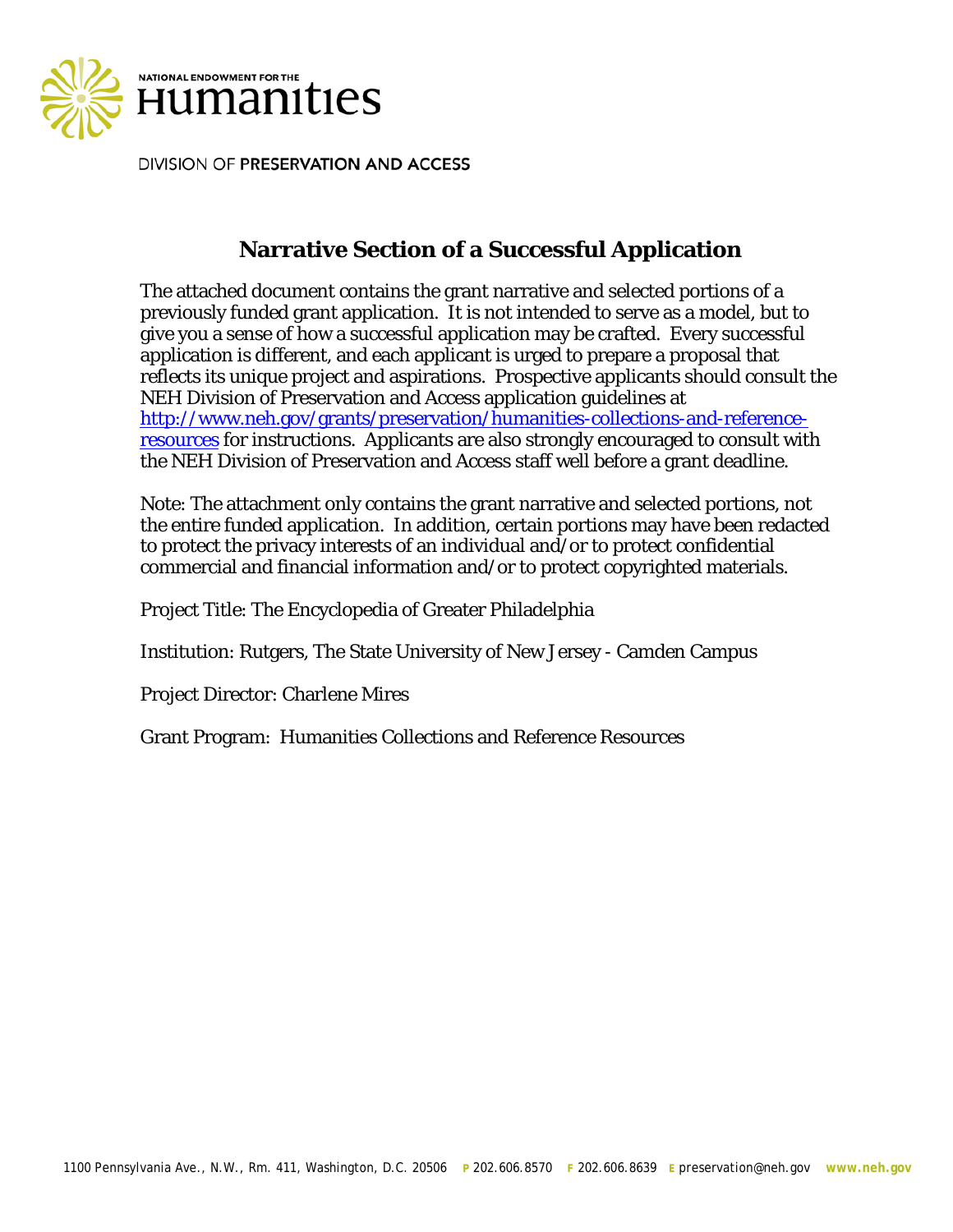#### **The Encyclopedia of Greater Philadelphia**

Editor in Chief: Charlene Mires. Co-Editors: Howard Gillette and Randall Miller.

The Mid-Atlantic Regional Center for the Humanities (MARCH) at Rutgers University-Camden seeks funding for *The Encyclopedia of Greater Philadelphia,* a civic project to build knowledge and understanding about the region encompassing the City of Philadelphia and portions of the states of Pennsylvania, New Jersey, and Delaware. This multi-phase project is a collaborative, digital-first initiative to create, aggregate, and share information about a region and its history. Reaching beyond similar metropolitan encyclopedias, the project has its foundation in civic engagement, which over the last four years has created an extensive network of interest and participation among potential users, cultural organizations, scholars, and the media. With essential planning and demonstration projects completed and initial digital publishing underway, the project now moves to accelerated development of content. Building upon advanced scholarship and digital collections, the project strives to create a regional information system freely accessible to the public and available for curating in a variety of ways.

The proposed funding will support a new phase of content development and the temporary expansion of editorial staff necessary for two years of accelerated digital publishing. Our priority during the proposed two-year grant period will be to broaden and deepen the project's metropolitan scope by conceptualizing and producing essays that define and illuminate "Greater Philadelphia" as a region. While this is underway, our digital publishing effort also will provide public access to numerous other subtopic essays that are scheduled for completion in the year preceding and during the grant period. By publishing each essay as it is completed and by directing attention to the region's vast and growing digitized collections, the project is creating an unparalleled hub of authoritative, thoroughly vetted information about the Philadelphia region. Built with open-source technology, *The Encyclopedia of Greater Philadelphia* serves as a model of feasibility and interoperability that similar projects may emulate.

#### **1. Nature and Significance**

#### **Encyclopedias in a Digital Age**

An informed public has long been considered an essential element of a healthy civic life. Commentators as far back as Walter Lippman in *Phantom Public* and as recently as Robert Putnam in *Bowling Alone* have worried about the ill effects of the erosion of community-based knowledge. Today, with an information revolution upon us, we find ourselves in a paradoxical situation: even as information flows have been democratized and expanded through greater accessibility, the sense of shared knowledge has been undercut. Traditional sources of localized information—newspapers, face-to-face forums, and many forms of proximate communication—have lost ground, giving way to digital forms of communication websites, blogs, texting, Facebook, and Twitter, to name several. Thus even as informed citizens in the twenty-first century have been liberated to enter a global information exchange, they have found it more difficult to sustain knowledge and understanding of the local communities where they live, and those communities have been fragmented by social, structural, and historically-constructed boundaries. We are better informed as individuals, but at a cost in shared community knowledge.

One way communities have traditionally identified, collected, interpreted, shared, and learned to share knowledge has been through encyclopedias. Since their inception, encyclopedias have served as authoritative sources of information about discrete subjects and communities. In the second half of the twentieth century, the fragmentation of metropolitan life enhanced the perceived value of such efforts, and a number of cities, starting with Cleveland and followed by others, most notably New York City,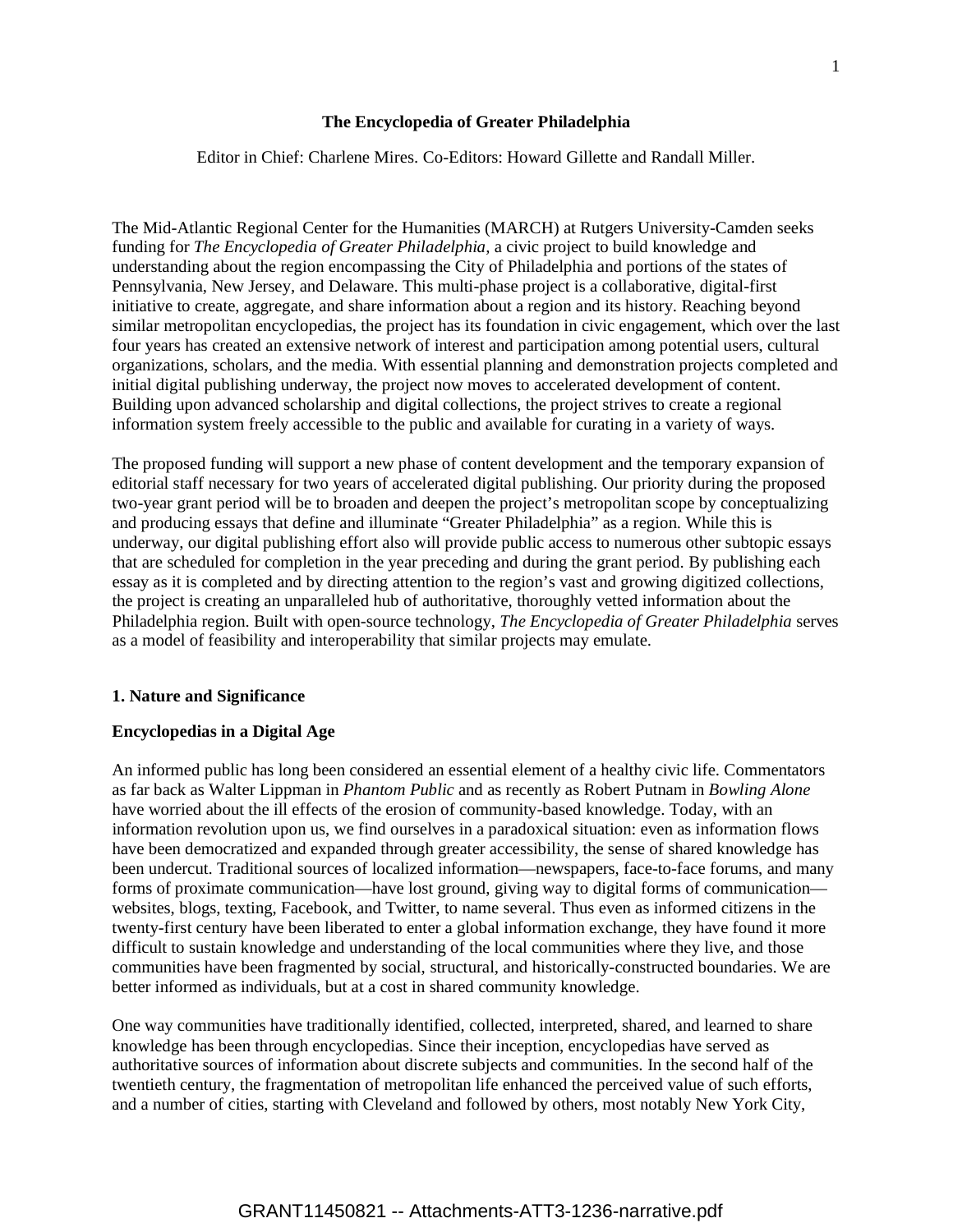embarked on ambitious publishing efforts intended both to inform and to anchor communities that were bound by history, economics, and geography but increasingly separated in time and space from the knowledge that could help them see the whole among its disparate parts. With the *Encyclopedia of Chicago*, published in 2004, the movement edged into the digital era with the creation of a parallel website nearly equal in cost to the print volume that generated the information for both productions. Other efforts, most notably *The New Georgia Encyclopedia*, moved entirely away from the print medium that was originally planned, creating an online product that nonetheless continues to be sponsored, as it has been from the outset, by the University of Georgia Press.

The *Encyclopedia of Greater Philadelphia* represents a new phase in encyclopedia publishing. Conceived as digital-first, the *Encyclopedia* is not a self-contained end in itself, but a dynamic aggregator, curator, and distributor of information. Re-imagined in this way, the overarching goals of the project are:

- To help overcome the fragmentation of information and audiences by enabling connections among scattered resources. In the digital *Encyclopedia of Greater Philadelphia,* each essay is a topical hub that guides users to related publications, collections, places, websites, and other digital media.
- To provide an avenue for building community at a time of transience by linking the particulars of individual experience with historical patterns.
- To link the past with the present.
- To provide context for current events as they are reported by media organizations, which no longer have the staff to do it for themselves. For example, we use Twitter to reach journalists with links to historical background for breaking news and commemorative events.
- To develop reliable information that can be distributed in a variety of forms online, in print, and through public programming. For example, we have co-published essays with *The Philadelphia Inquirer* and the news website of WHYY, our region's leading public media service. For the City of Philadelphia Department of Records, we produced text for an Augmented Reality project making historical photographs available on smartphones. *Encyclopedia* essays served as the basis for our series of public discussion programs, the Greater Philadelphia Roundtable, and they were included on CD-ROMs produced by the Historical Society of Pennsylvania for K-12 teachers. Our essays are distributed via email links to members of the Association of Philadelphia Tour Guides, and we have a grant to explore creation of walking tours keyed to *Encyclopedia* content.

Although digital-first, we also foresee print publications. Mindful of rapid transformations of the publishing industry, we have a Memorandum of Understanding with the University of Pennsylvania Press as our publisher of first resort for a single-volume print encyclopedia and potentially other books, but we retain flexibility for other options if the needs and interests of the project and the prospective publisher do not align. Like other curated products, books will add impact to the project and contribute to its sustainability and public access in a diverse region where access to the Internet cannot be assumed. Like other older industrial regions of the United States, Philadelphia and adjacent communities are characterized by wide disparities of income and, therefore, varying degrees of access and familiarity with computers. Schools and libraries provide computer access for many who would not otherwise have it, but these public institutions have experienced extreme financial distress in recent years and remain underfunded and under-staffed. A plan in 2009 to close a number of branches of the Free Library of Philadelphia was withdrawn after vigorous community opposition, but days and hours of services in many locations have been curtailed. Many other communities in the metropolitan area have fared no better. An initiative to build a public wireless network for the City of Philadelphia generated considerable publicity but ultimately failed. While some areas of Philadelphia and many suburban communities are considerably more affluent and technologically connected, these circumstances point to the need for information to be made available in a variety of forms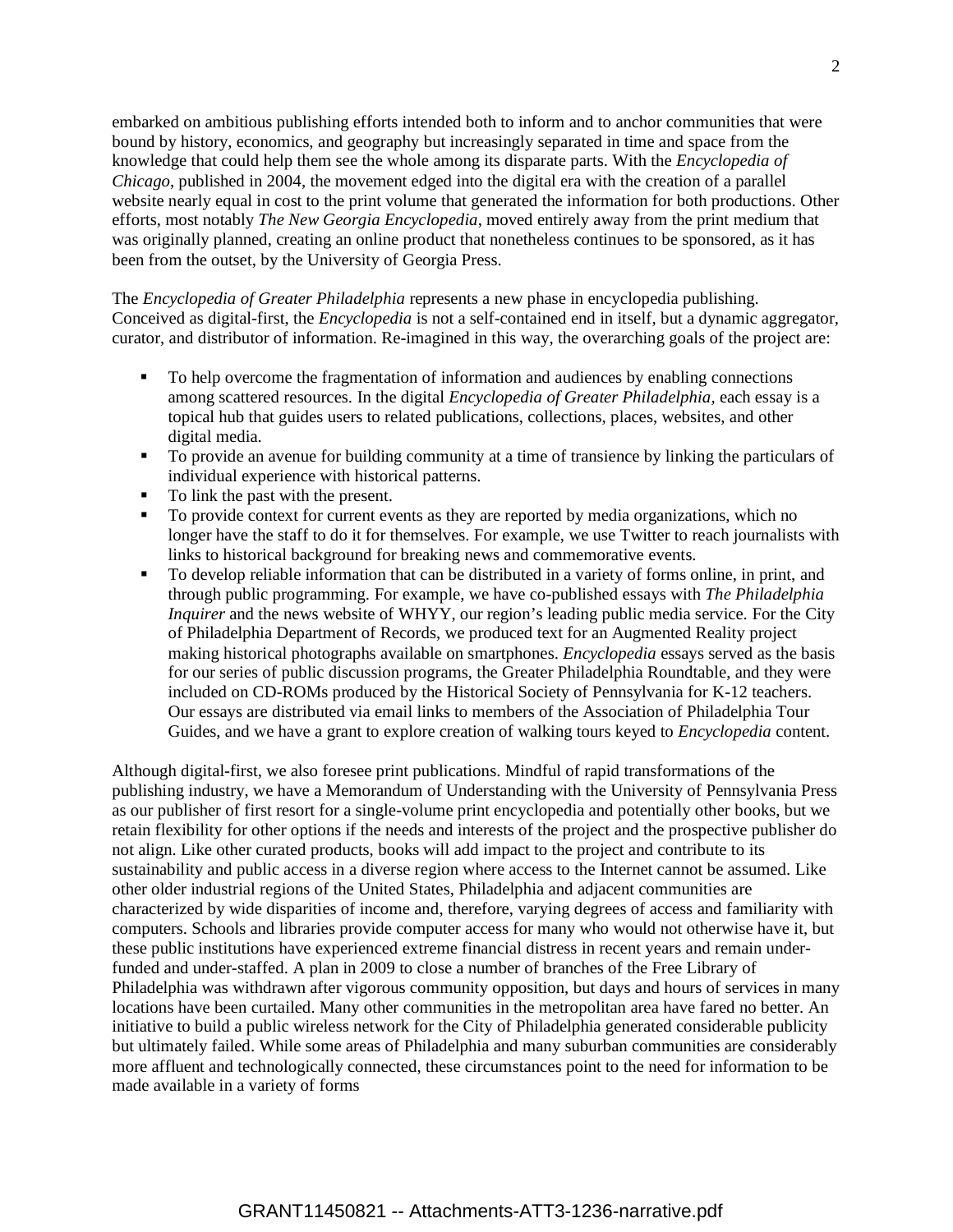Printed publications curated and adapted from the digital platform will provide stable and long-lasting ways of preserving the fruits of the project and making them available for current and future use. A single-volume encyclopedia also will serve to solidify the content as a collective work of scholarship that advances knowledge of Greater Philadelphia and urban America. As such, it will become a touchstone for the next generation of inquiry.

#### **New Knowledge For and About a Region**

*The Encyclopedia of Greater Philadelphia* project addresses two pressing needs: for a common point of access and connection among the many exemplary digital projects created in the Philadelphia region over the last decade, especially digitized collections, and for new knowledge about a city whose most recent full-scale narrative history was published thirty years ago. *Philadelphia: A 300-Year History* (W.W. Norton, 1982), edited by Russell F. Weigley, resulted from more than fifteen years of effort by numerous authors. Conceived during the 1960s, the book has many attributes, but it does not reflect the most recent generations of scholarship, especially recent strides in areas such as African American and women's history. Ending with the Bicentennial of 1976, the volume did not have the advantage of historical perspective on such pivotal transitions as population decline, an influx of new immigrants, and the effects of deindustrialization. Its scope was limited primarily to the City of Philadelphia and immediately adjacent suburbs, therefore limiting its usefulness for understanding the historical context of issues that confront a metropolitan area spanning parts of three states.

By documenting, explaining, and visualizing Philadelphia's presence wherever it has existed—locally, regionally, nationally, and internationally—*The Encyclopedia of Greater Philadelphia* is enabling new analyses of the multiple ways the city's trajectory has shaped a vital metropolitan region over time and, in the process, exemplified central strands in American history. If, as geographer Yi-Fu Tuan asserts, place is "an organized world of meaning," the *Encyclopedia* project makes that meaning overt. Acting both as a reference point and a source of insight into the nature of changes that have shaped the metropolitan area, the project places Greater Philadelphia at the hinge between its rich past and its ambitions for the twentyfirst century.

Philadelphia is unusually well poised to support a comprehensive review of its heritage following an outpouring of recent scholarship, the emergence of new digital resources, and a host of new collaborations among area cultural institutions. The high level of scholarship is detailed in the bibliographic survey of recent literature compiled to support this project and posted on the *Encyclopedia* website. The Philadelphia region is home to many active centers of historical research, such as the McNeil Center for Early American Studies at the University of Pennsylvania; the Center for the History of Business, Technology, and Society at the Hagley Museum and Library; the Library Company of Philadelphia's Program in Early American Economy and Society; the Philadelphia Area Consortium of Special Collection Libraries (PACSCL); the Academy of Natural Sciences; and the Philadelphia Center for the History of Science housed at the American Philosophical Society. These institutions among others have initiated digital projects in recent years, including:

- [PhillyHistory.org,](http://www.phillyhistory.org/) the City of Philadelphia's site of more than two million photographs and maps from the Philadelphia City Archives, Philadelphia Water Department, Free Library of Philadelphia, and Athenaeum of Philadelphia.
- **PACSCL's Encoded Archival Description (EAD) Gateway, powered by the University of** Pennsylvania's Digital Library Architecture – Discovery (DLA), which provides access to finding aids for manuscript and archival collections held by thirty-five special collections libraries and archives. [\(http://dla.library.upenn.edu/dla/pacscl/index.html\)](http://dla.library.upenn.edu/dla/pacscl/index.html)
- The Greater Philadelphia Geohistory Network, a digital historical map project of PACSCL and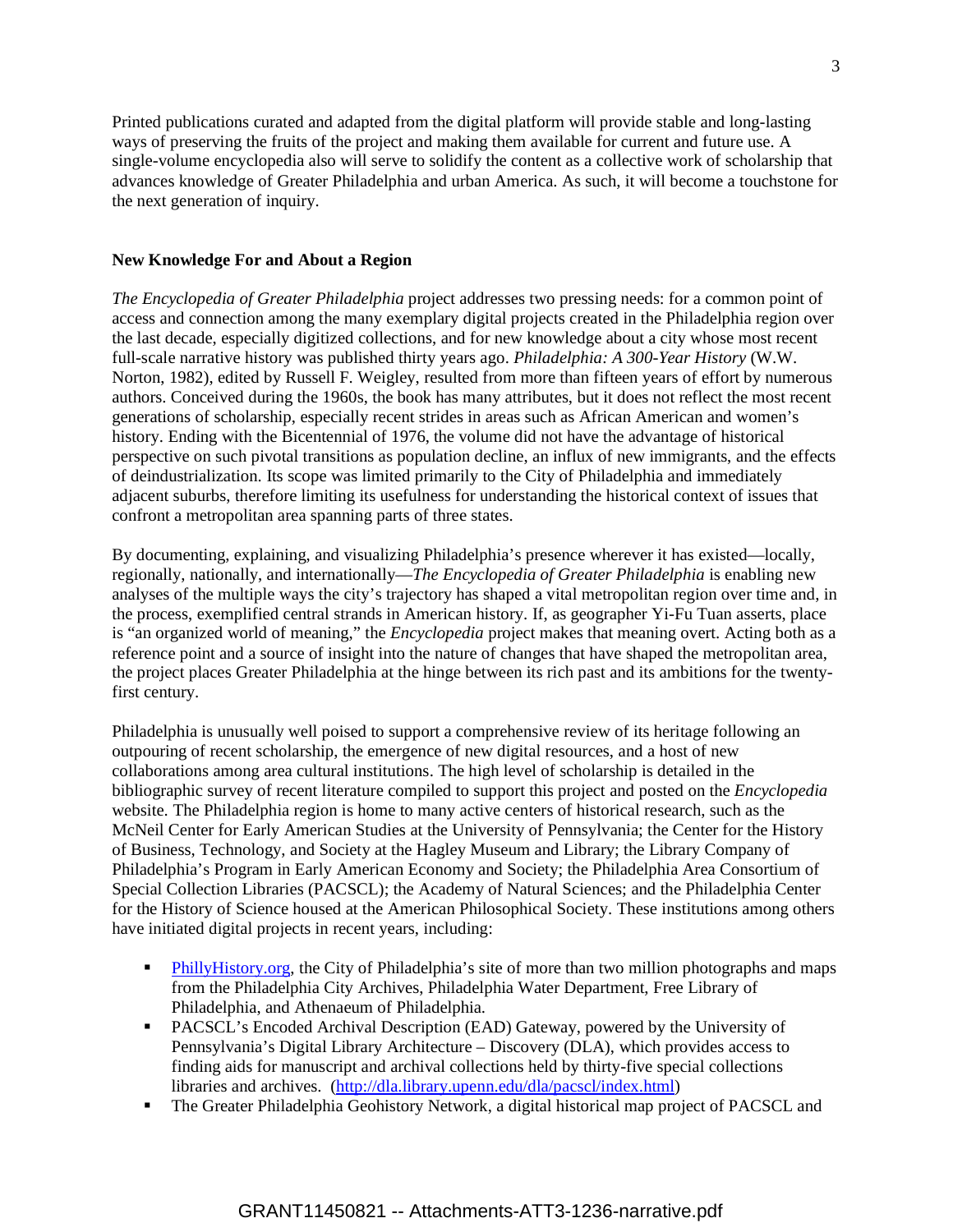the Athenaeum of Philadelphia [\(www.philageohistory.org\)](http://www.philageohistory.org/).

- The Metropolitan Philadelphia Indicators Project, based at Temple University, which measures and tracks social, economic, and environmental change in the region [\(mpip.temple.edu\)](http://mpip.temple.edu/).
- **Projects of the University of Pennsylvania Libraries, including the Schoenberg Center for** Electronic Text & Image [\(sceti.libraries.upenn.edu\)](http://sceti.libraries.upenn.edu/).
- PhilaPlace, a project of the Historical Society of Pennsylvania using innovative GIS mapping features to showcase stories of neighborhood places and people [\(www.philaplace.org\)](http://www.philaplace.org/), and HSP's Digital Center for Americana [\(http://hsp.org/category/tags/digital-center-for-americana\)](http://hsp.org/category/tags/digital-center-for-americana)
- PolicyMap, the geographic information system of The Reinvestment Fund [\(www.policymap.com\)](http://www.policymap.com/).
- Temple University Libraries Digital Collections, which encompass more than 60,000 digitized items including such valuable resources as the photograph archive of the defunct *Philadelphia Evening Bulletin* [\(http://digital.library.temple.edu/\)](http://digital.library.temple.edu/).

The *Encyclopedia* project therefore builds on a lively and expanding scholarly community. By providing a common point of access to resources such as these and by commissioning new research, the project leads this community to a new level of sophistication and integration by providing historical context and adding value to investments in digitizing collections. By identifying topics and issues for attention, and especially by engaging emerging scholars in the region's many graduate programs, the project spurs still more scholarship and activity. Essays commissioned for the *Encyclopedia*, together with maps, charts, photographs, and other illustrations, bridge disciplinary boundaries (for example, drawing upon new research in material culture, archaeology, art history, and public policy as well as history).

The project also broadens the impact of scholarship by conveying information in formats and language more accessible to the following audiences:

- The engaged information-seekers who patronize the region's public libraries and numerous cultural institutions. Through public outreach in collaboration with its civic partners, the *Encyclopedia* project engages and expands this audience.
- Educators (at all levels) and their students.
- Information distributors, including the tourist industry and mass media.
- Public policy-makers and other decision-makers who will benefit from increased historical and geographic foundation for charting the future.

In addition to academic and digital resources, the project draws upon the renewed vigor of the region's cultural sector. For a number of years, government and tourism officials have worked to turn the city's extraordinary history to advantage and promote the region as a heritage destination. Philadelphia has seen significant recent investment in a National Constitution Center, Independence Visitor Center, and the development of a portion of Broad Street as the Avenue of the Arts; in 2010 Philadelphia drew more than 37.4 million tourists from other parts of the United States. Despite these impressive efforts, results have been uneven for many of the region's cultural institutions. Rising visitation to Independence National Historical Park, for instance, largely failed to benefit nearby museums and historic sites. Nevertheless, new levels of public interest and collaboration emerged in connection with a particularly challenging project – the site of the President's House, the nation's first "White House," situated in close proximity to a new Liberty Bell Center. The effort to include the story of slavery within George Washington's household, prolonged and contentious as it was, ultimately demonstrated that even the most complex historical stories can prompt public interest and nurture civic dialogue. The lesson that good public history depends on good research, strong advocacy, and high levels of collaboration set the stage for the *Encyclopedia of Greater Philadelphia* project.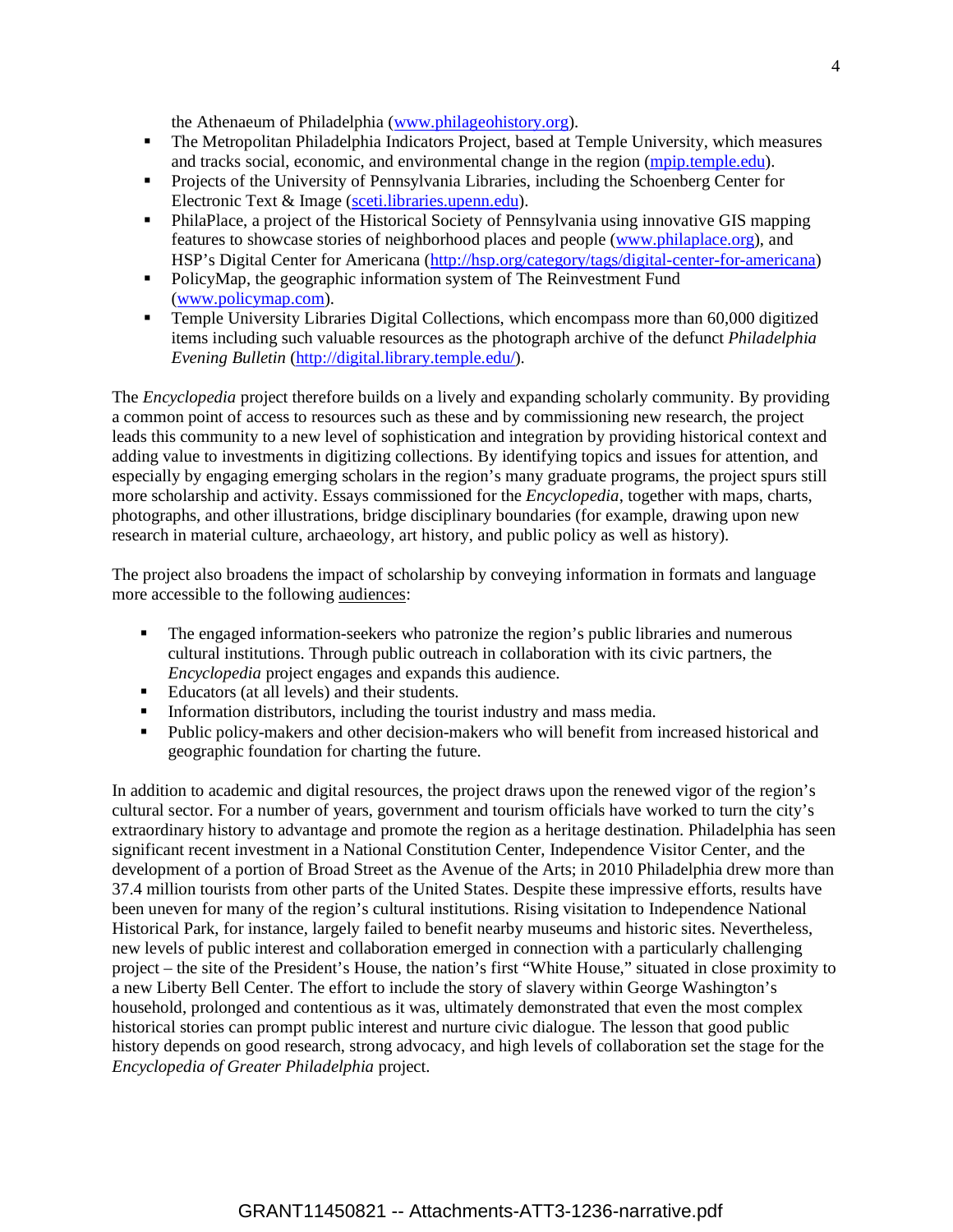#### **Philadelphia's Place**

Philadelphia's central role in the birth of a new nation is not to be underestimated. But the commemoration of the Declaration of Independence, the work of the Continental Congress, and the writing of the Constitution in the city have had the effect over time of obscuring the ways in which Philadelphia's entire story is in many ways America's story. The *Encyclopedia* project strives not just to make Philadelphia history understandable and engaging to those who live within its sphere but to demonstrate its central place in the expansive American narrative.

Few would question the national importance of New York City as a seat of commerce and finance, or Chicago as the matrix of development in the American heartland. However, in ways that are rarely appreciated, Philadelphia, as Gary Nash has written, is not just a city of firsts, but *the* first city. From the very beginning the city's intermingling of religious and ethnic groups and the tradition of tolerance nurtured by its Quaker founders nourished the spirit of equality and opportunity that facilitated Benjamin Franklin's economic, social, and political ascent in ways that were not possible in Boston to the north or metropolitan centers farther south. Religious tolerance enshrined in William Penn's "holy experiment" fostered other freedoms that encouraged entrepreneurship and public-spirited, interdenominational urban reforms. Yet, as contemporary critics remind us, such freedoms remained intimately linked to unfreedom, illustrated most dramatically in George Washington's decision to skirt the 1780 Pennsylvania law against holding slaves in bondage for more than six months by moving human chattel under his control back and forth to Virginia at regular intervals while he resided in Philadelphia and conducted the nation's business in the 1790s.

Philadelphia's distinctiveness continued to come to the fore in the wave of antebellum reforms spurred by Protestant evangelicalism. It played a leading role, as well it might, for it had been the capital of humanitarianism that owed so much to its Quaker heritage. The first abolition society began in Philadelphia; the first law abolishing slavery (though gradually) began in Philadelphia; the first female abolition society began in Philadelphia. And Philadelphia became a leader in extending the vote to all free men, regardless of property ownership, in creating a free lending library, in penitentiary reform, in expanding women's rights, in the defense of American Indian rights, in a hospital for the sick poor, and in a brace of other reforms—all of which owed much to the role the city played as the cradle of American Quakerism.

In the arts and sciences, Philadelphia was proud of its title "The Athens of the Western World," bestowed as a prediction by Benjamin Henry Latrobe in 1811. The Greek Revival began in Philadelphia, and soon the city became a center of art, lithography, printing, publishing, photography, journalism, anthropology, and medical and scientific research. It was also the first American city to stage a successful international exposition. In 1876, the Centennial Exhibition, celebrating the nation's hundredth birthday, demonstrated the city's technological and organizational genius. The Centennial also gave the country a demonstration of how to fashion or remake public memory, while sorting through contested versions of the past.

Freedom also meant innovation in business, nowhere better illustrated than Frederick Winslow Taylor's introduction of scientific management to the workplace. Greater efficiencies on the assembly line brought higher wages to workers, which for some meant being able to afford both a row house and a vacation on the New Jersey shore by the early twentieth century. But even such freedoms came at a human cost, as supervisors exercised near dictatorial control over the assembly line. Still, workers were not passive in the face of new technology, managerial demands, and market forces, as the rise of labor activism and union organizing attested. In the age of iron and steam, Philadelphia was in critical ways first in spawning workingmen's associations and craft and trade unions—and even in creating national unions irrespective of any particular skill or industry.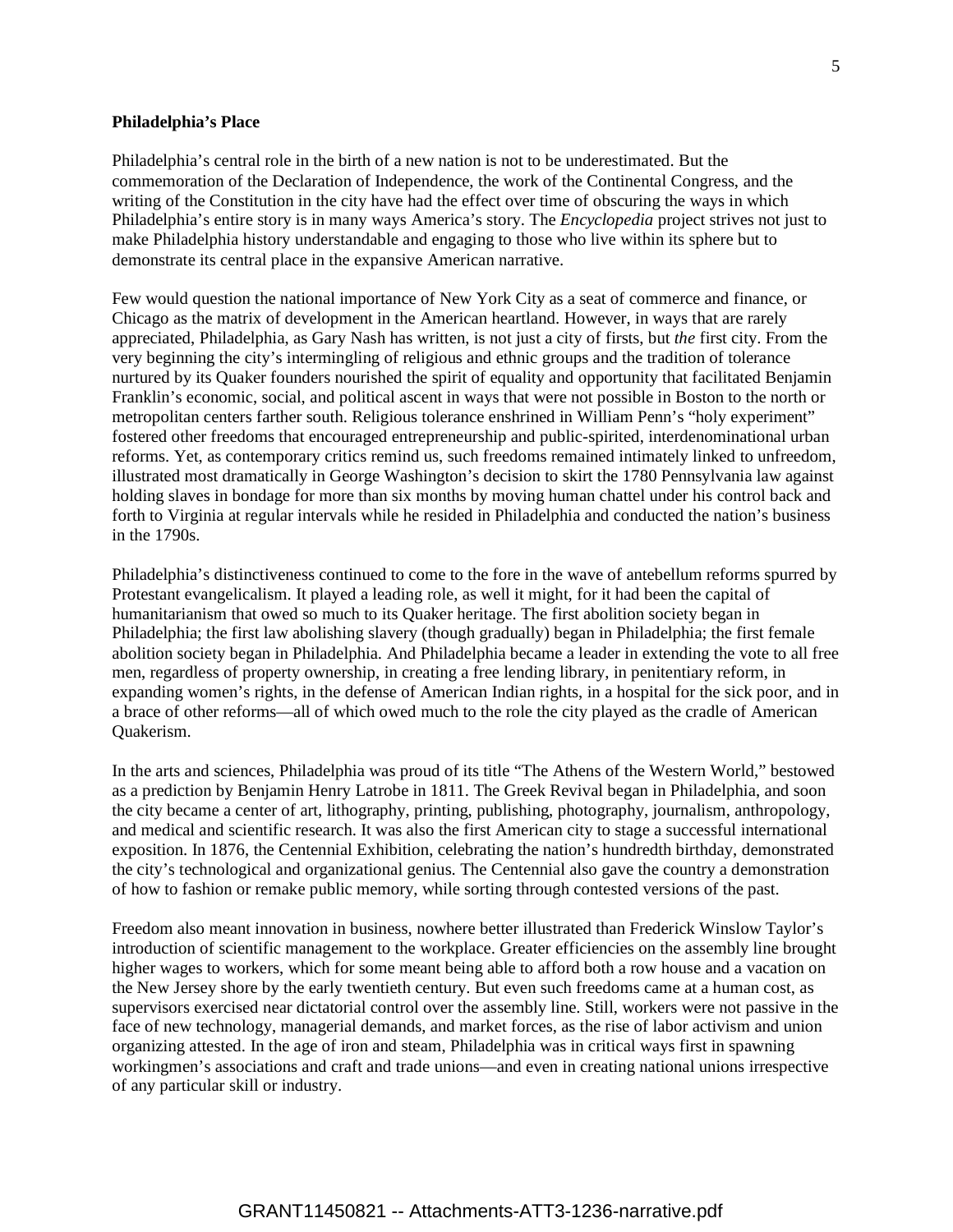Once known as the "workshop of the world," or "America's Manchester," even Philadelphia's recent industrial decline has been instructive. If deindustrialization is the other side of the industrialization coin, Philadelphia led the way in both dimensions. The story of decline may dominate contemporary accounts, but seen in a larger context, such change is part of a larger regional dynamic where smokestack industries have been replaced by high-tech computer and communications enterprises and a variety of postindustrial start-ups. The evolving social as well as physical landscape thus illustrates the complexity of modern metropolitan areas. By linking text with maps as well as a combination of contemporary and historic images, *The Encyclopedia of Greater Philadelphia* helps chart these changes and illuminate the elements affecting shifting structures of regional development.

## **2. Project History, Scope, and Duration**

#### **Origins**

Preliminary plans for an encyclopedia of Philadelphia were discussed at the University of Pennsylvania Press as early as 2000. Then conceived as a print volume, the idea revived during 2007 among individuals involved in commemorating the twenty-fifth anniversary of *Philadelphia: A 300-Year History* with a special issue of the *Pennsylvania Magazine of History and Biography* (October 2007) and an event at the Historical Society of Pennsylvania (held on October 23, 2007). *PMHB* editor Tamara Gaskell and the special issue guest editor, Charlene Mires, worked together to initiate these projects, with the cooperation of the Barra Foundation and the Historical Society of Pennsylvania. The prospect of an encyclopedia as a new initiative for Philadelphia history was mentioned in Gary Nash's historiographical essay in the special issue and discussed by him at length in his featured address at the public event at HSP.

In his HSP speech, Nash pointed out the transformative power of history through projects such as the President's House and the encyclopedia he envisioned. "History, we are finding out, when it is complex, ambiguous, paradoxical, myth-shattering, and even shocking, can be thought-provoking, useful, and a prod toward civic engagement," he said. Elaborating on an encyclopedia's potential, he continued:

Creating an Encyclopedia of Philadelphia could have an indirect added value of incalculable benefit. In a city which has had its share of ethnic, racial, and political tensions, the process of organizing, designing, writing, and publishing the volume could have an annealing effect on the city's diverse peoples and neighborhoods.

Nash called for inviting broad participation in the encyclopedia project, including "librarians, museum curators, business leaders, politicians, professionals, community activists, churches, voluntary associations, urban planners, architects, and of course historians." Such a civic project would break the traditional pattern of "old patrician institutions reaching out to the people" to become an "in-gathering" to bring people together to work toward a common goal.

Following the event at the Historical Society, the University of Pennsylvania Press enlisted three Philadelphia-area scholars to serve as general editors and leaders of the project: Charlene Mires, then of Villanova University; Howard Gillette of Rutgers University-Camden, then the director of the Mid-Atlantic Regional Center for the Humanities; and Randall Miller of St. Joseph's University. Each editor brought experience managing and editing complex projects involving multiple contributors and involvement with public programs in Philadelphia and elsewhere. Gary Nash also agreed to participate, as consulting editor. Eric Halpern, Director of the Press, named Senior Editor Robert Lockhart as liaison to the editorial team, and Emma Lapsansky-Werner of Haverford College subsequently joined Nash as a consulting editor. Before taking next steps, the co-editors consulted widely with editors and staff of other encyclopedia projects, including *The Encyclopedia of Chicago, The Encyclopedia of New York City, The*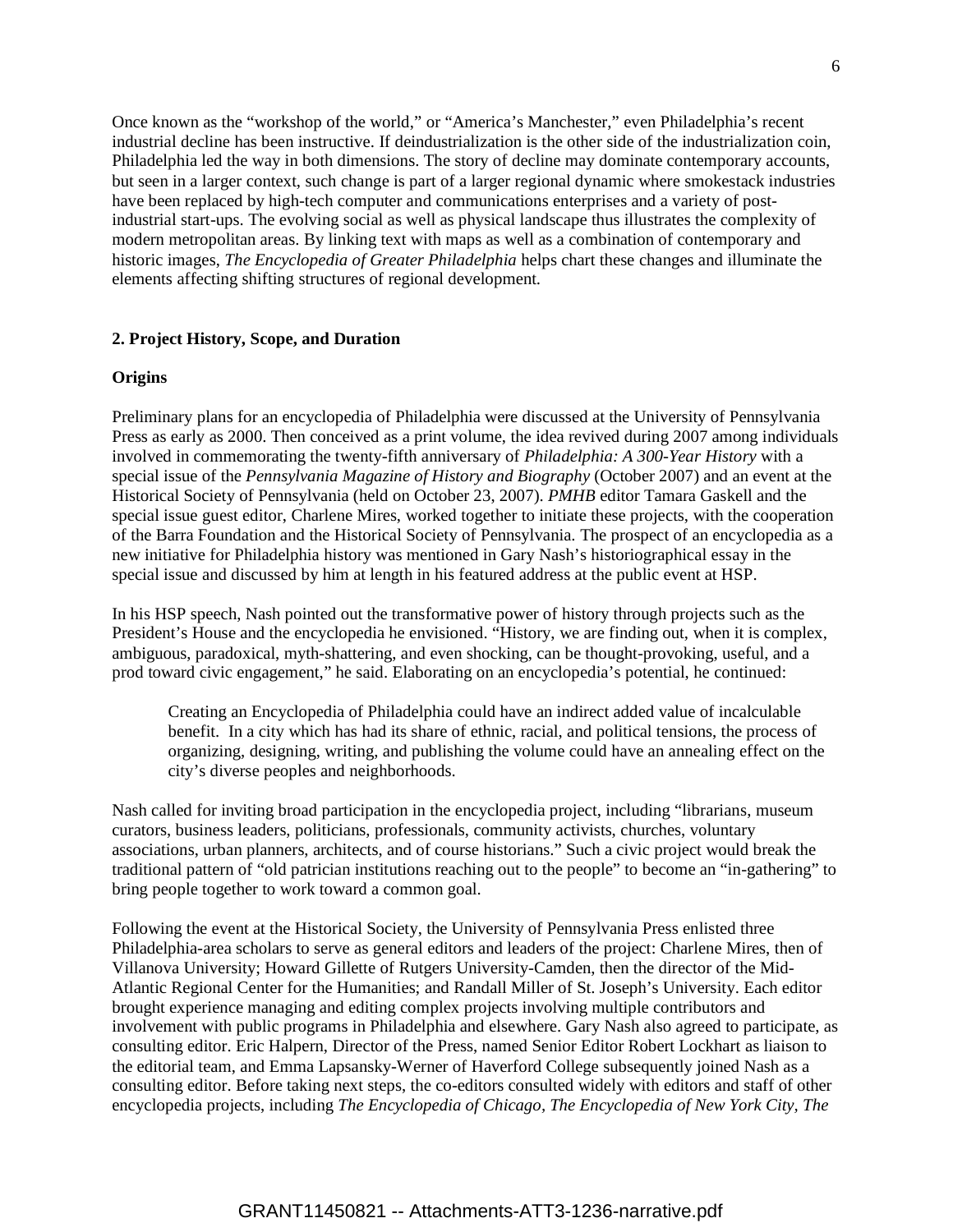#### *New Georgia Encyclopedia,* and *The Encyclopedia of American Studies.*

The project began in earnest in April 2009 with a Civic Partnership and Planning Workshop, funded by the Barra Foundation and held for two days at the Historical Society of Pennsylvania. In a series of sessions ranging from lessons learned at the President's House and other major breakthroughs to panels on broad areas of interest such as immigration and growth and development, close to 150 possible stakeholders discussed in detail their hopes and expectations for an encyclopedia project. Sessions consciously mixed academics with journalists, civic and government leaders, archivists and librarians, and public humanities professionals. By the end of the program, participants—many of whom had never met each other before—were describing the project as "our" encyclopedia. **(Appendix A)**

The project subsequently achieved the following benchmarks:

- Created an organizational structure consisting of a Steering Committee, a Civic Advisory Board, and a Board of Associate Editors. (Lists and letters of support, **Appendices B and C**)
- Developed editorial principles and guidelines for writers. **(Appendix D)**
- Created a project website, http://www.philadelphiaencyclopedia.org.
- Developed preliminary Table of Contents with input from scholars and the public. (**Appendix E)**
- Commissioned and published sample essays, funded by the University of Pennsylvania Press. **(Appendix F)**
- Convened a technology workshop, attended by directors of other digital projects in the region and guests from *Encyclopedia Virginia* and *The Encyclopedia of Connecticut History Online*.
- Created and posted online a bibliographic survey of recent scholarship about Philadelphia.
- Held information sessions at three neighborhood branches of the Free Library of Philadelphia.
- Established a list-serv.

## **Institutional Home**

In 2010 the Encyclopedia established a permanent institutional home on the Camden Campus of Rutgers, the State University of New Jersey, where two of the project's three top editors are members of the faculty (one has since retired). Founded in 1766 as Queen's College and renamed Rutgers in 1825, later in the nineteenth century the university became New Jersey's designated land-grant institution. The Camden campus, located directly across the Delaware River from Philadelphia, originated as the South Jersey Law School (founded 1926) and College of South Jersey. Since joining Rutgers in 1950, the campus has grown to offer thirty-five undergraduate majors and twenty-three graduate programs. Central to the campus mission is civic engagement by students, staff, and faculty, particularly through research and service to address the needs of urban populations.

At Rutgers-Camden, the project is based at the Mid-Atlantic Regional Center for the Humanities (MARCH), an endowed center within the College of Arts and Sciences, with a faculty director who is a tenured member of the Department of History. Funded initially by a challenge grant from the National Endowment for the Humanities, for more than a decade MARCH has created and encouraged collaborations to achieve innovation in humanities research, programming, training, and communication. Transcending jurisdictional as well as disciplinary boundaries, MARCH aims to tap the Mid-Atlantic region's rich intellectual and cultural resources to forge new strategies for understanding and communicating the nature of the places where we live and their inheritance. *The Encyclopedia of Greater Philadelphia* aligns with this mission and has become the center's leading demonstration project. In addition to the *Encyclopedia,* the center hosts an office for the co-editor for *The Public Historian,* the journal of the National Council on Public History, which selected MARCH through a competitive proposal process in 2012.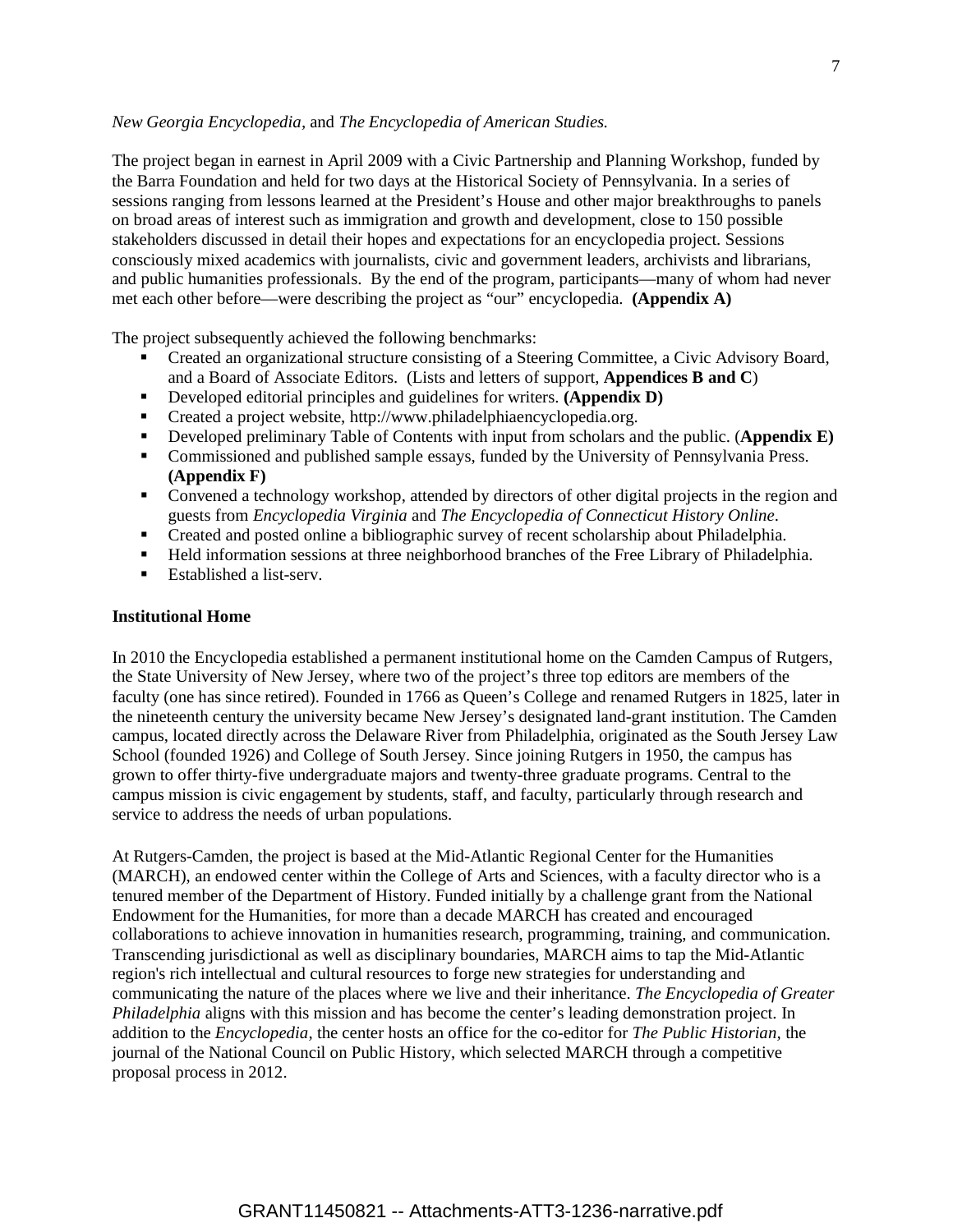Since affiliating with MARCH, *The Encyclopedia of Greater Philadelphia* has achieved the following: Technology:

- With support from Campus Computing, migrated the website from private hosting to Rutgers secure servers; maintained and applied successive Wordpress updates.
- Evolved the website from a project site displaying sample essays to a reference tool with searching and browsing capabilities.
- With input from the region's technical and archival community, commissioned concept designs for evolution of the website and consulted with staff of the Roy Rosenzweig Center for History and New Media, George Mason University, on technical matters and feasibility.
- Secured a grant of \$81,000 from the William Penn Foundation to implement the concept designs and add interactive features including maps, timelines, and Object VR (virtual reality) material culture galleries. (Implementation underway at the time of this application.)

# Administration:

- Completed Memorandum of Understanding with University of Pennsylvania Press (included with letter from the director of the Press, **Appendix G**).
- **Through Rutgers University Counsel, acquired legal documents necessary for work-for-hire;** assignment of copyright by volunteer authors; and permission for reprinting *Encyclopedia* content. **(Appendix H)**
- Established editorial workflow procedures.
- Established a network of ongoing support among individuals in Campus Computing; Rutgers University Libraries; Department of Fine Arts (home department for Digital Media Studies); and the Faculty of Arts and Sciences.
- Administered creation of content (work-for-hire) for Augmented Reality photo project of City of Philadelphia Department of Records and Azavea software firm (NEH Digital Start-Up Project).

Moved to new offices with expanded space for the *Encyclopedia* project's needs.

Content Development: **(Appendix I** and [http://philadelphiaencyclopedia.org\)](http://philadelphiaencyclopedia.org/)

- Enlisted scholars and other subject experts in a thorough review of the preliminary Table of Contents; augmented Table of Contents with topics nominated by the public and topics frequently in the news (based on survey of *The Philadelphia Inquirer* and WHYY Newsworks.org).
- Published a series of ten essays on themes of Philadelphia's civic identity, each to serve as a gateway for growing layers of content (linked to the Greater Philadelphia Roundtable program series, described below); accelerated content creation with calls for contributors to add subtopics on themes of City of Neighborhoods, Cradle of Liberty, and Workshop of the World; and the Green Country Town.
- Issued assignments, set submission deadlines, received, edited, and published submitted essays.
- Activated four Associate Editors to recruit authors and assign essays about regional immigration (to serve as one of the encyclopedia's major foundations for additional content); education topics (to provide historical context for Philadelphia's current educational funding crisis); industrial history (fundamental to understanding the region's present circumstances); and archaeology and material culture.
- Added image galleries and media links to published essays.
- Reached agreements for use of digital images from the Philadelphia City Department of Records; Library Company of Philadelphia; Historical Society of Pennsylvania; and Special Collections Research Center of Temple University Libraries, including the Urban Archives.
- Reached an agreement with WHYY Newsworks to cross-link content, thereby creating a mechanism for continually updating essays with links to the news.

Civic Engagement and Programming **(Appendix J)**

- Continued to add civic partners, most recently the National Constitution Center, the Philadelphia Museum of Art, and Temple University Libraries.
- **Formed partnerships and staged the Greater Philadelphia Roundtable, a series of fourteen panel** and discussion programs inviting the public to participate in shaping the content of the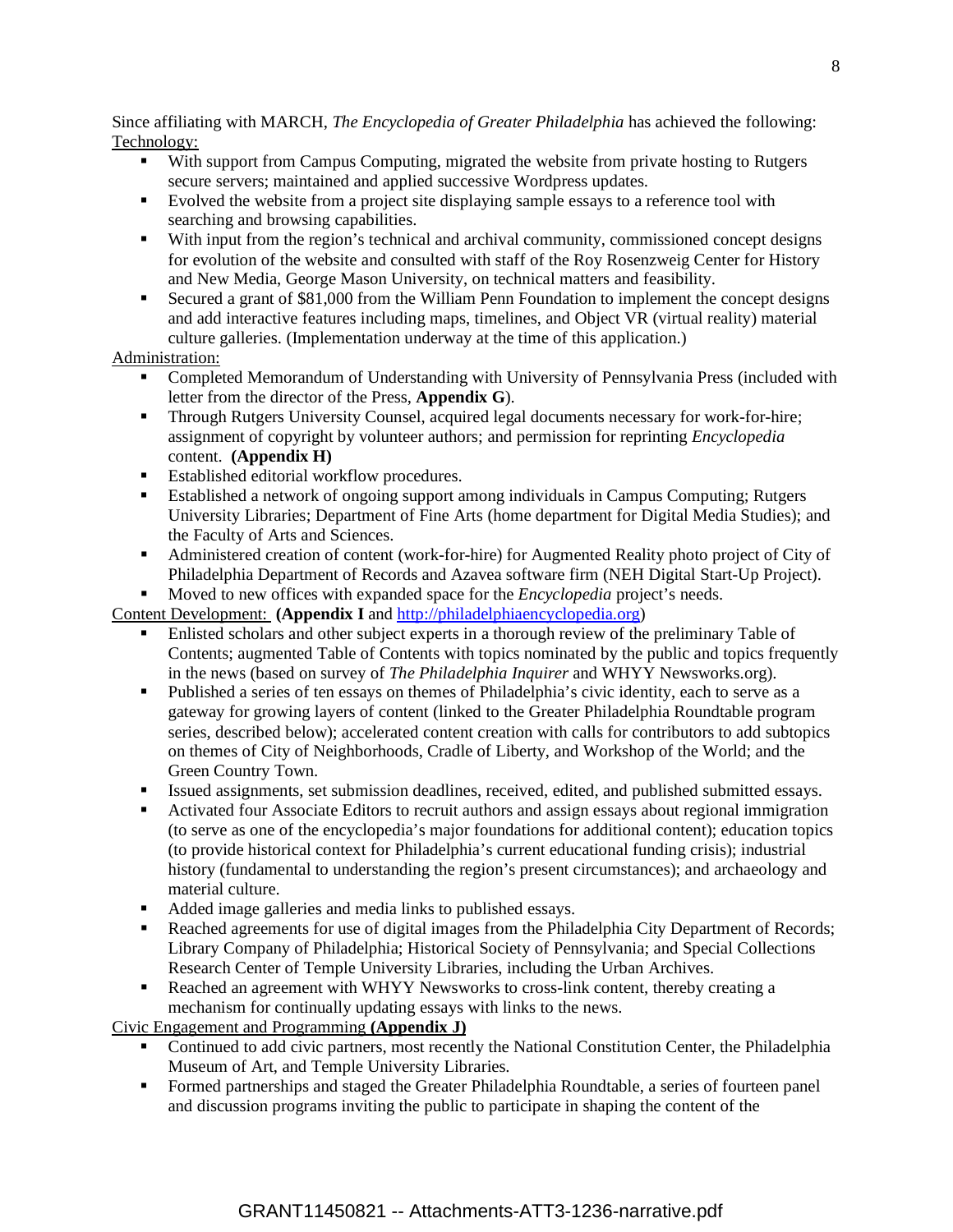*Encyclopedia*. Each program occurred in a different location, with different sets of partners; average attendance seventy people per program.

- Formed an *Encyclopedia* Education Consortium with leadership from the Historical Society of Pennsylvania and participation of the National Constitution Center; Independence National Historical Park; the Philadelphia History Museum; and the National Archives-Mid-Atlantic Region. During 2011-12, held three teachers' workshops on the themes of William Penn's Vision for Philadelphia; Workshop of the World; and City of Neighborhoods.
- Participated in training programs for the Association of Philadelphia Tour Guides, with several of the *Encyclopedia's* editors providing content lectures.
- With Discovery Grant from the Heritage Philadelphia Program engaged in planning for walking tours keyed to *Encyclopedia* content.
- Established a Twitter feed, "Backgrounders" [\(https://twitter.com/Backgrounders\)](https://twitter.com/Backgrounders), which provides links to historical background from the *Encyclopedia* and other trusted sources for journalists and others who choose to follow.

Participation in Professional Conferences and Communities **(Appendix K)**

- Organized information session for the Pennsylvania Historical Association, 2010.
- Organized session on civic identity and workshop for content planning at Mid-Atlantic Popular/American Culture Association annual meeting, 2011.
- Attended Internet Digital Encyclopedia Alliance (IDEA) session at American Association of State and Local History annual meeting, 2011.
- Attended Digital Public Library of America plenary meeting in Washington, D.C., 2011; subsequently hosted DPLA Steering Committee chair John Palfrey for MARCH-sponsored Fredric M. Miller Memorial Lecture, 2012.
- Participated on panel about urban encyclopedias at Organization of American Historians/National Council on Public History annual meeting, 2012; papers subsequently published in *The Public Historian* (May 2013).
- Volunteered to organize session(s) for Urban History Conference in Philadelphia (2014).
- Gained attention from reports on the project in the newsletter of the National Council on Public History and in *The American Scholar.*

# Fund-Raising **(See Sustainability, below, for documentation)**:

- In addition to the project's initial planning grant of \$21,300 from the Barra Foundation, secured funding from the William Penn Foundation (\$81,000 for technology development) and the Rutgers Research Council (\$2,100 for research assistance).
- Secured additional funding in partnership with the Historical Society of Pennsylvania (\$13,200 from the Pennsylvania Humanities Council for Greater Philadelphia Roundtable programs and associated content) and the Philadelphia History Museum (\$4,000 from the Heritage Philadelphia Program of the Pew Center for Arts and Heritage for pilot walking tour program and associated content).
- With the Rutgers Foundation (the Rutgers entity responsible for corporate and foundation fundraising), developed a case statement, needs projections, and prospect research for future phases of project. Initiated fund-raising plan with a goal of \$350,000 to be raised for future project needs by the end of the proposed NEH grant period.

Having completed these tasks, *The Encyclopedia of Greater Philadelphia* is well-positioned for continued activity for the next year preceding the requested grant funding. To date, the project has been progressed primarily through the voluntary efforts of the editors and essay writers. As we continue to accelerate content development, additional staff is needed to expand our capacity for editing and to assure prompt publishing of completed essays. In the civic spirit of the project, associate editors and many of our writers have contributed their time and talents as a matter of public and professional service, and this has been sufficient for topics that align well with personal interests or build from existing scholarship. However, a comprehensive encyclopedia of Greater Philadelphia also requires more intensive and original research,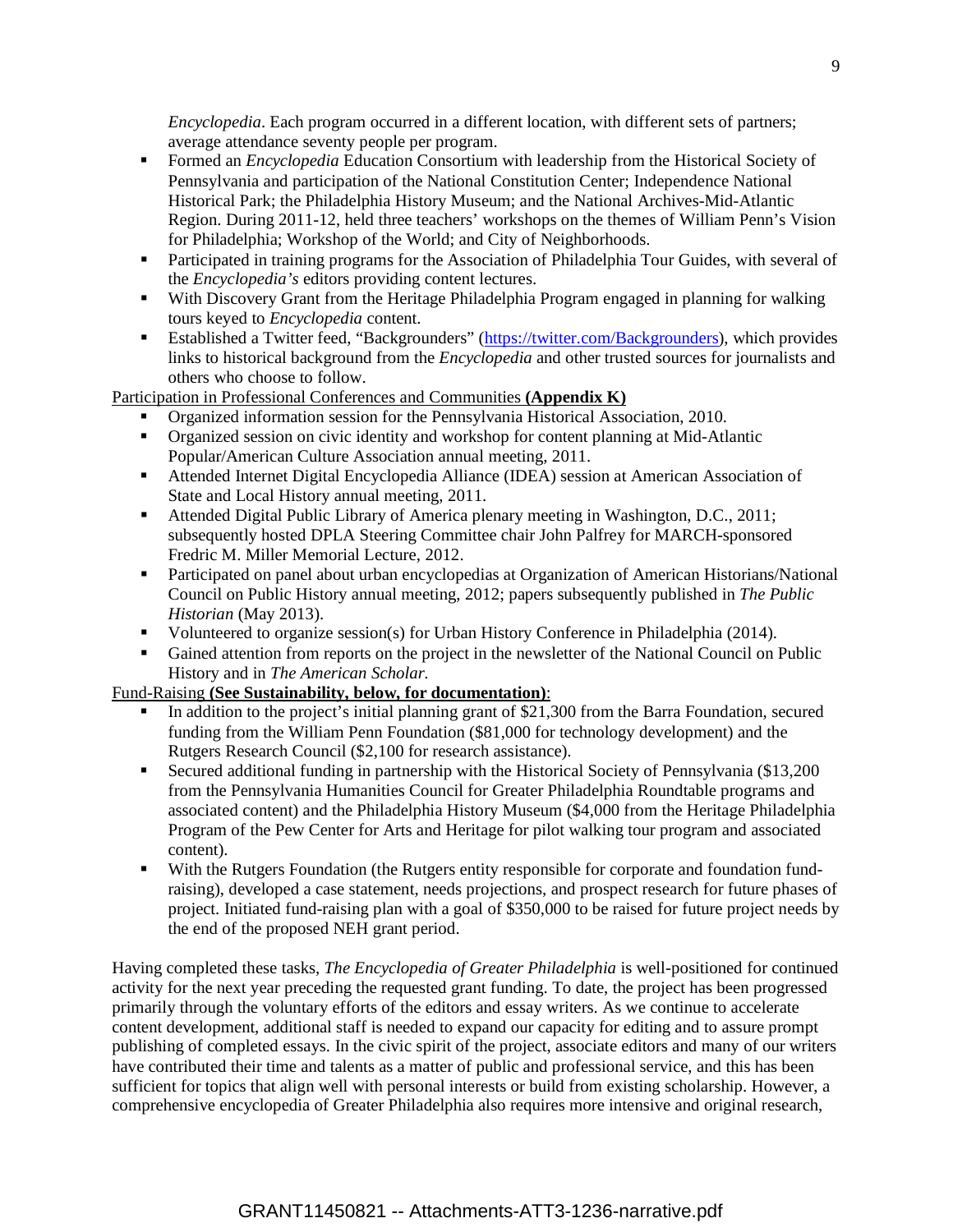particularly to create a new understanding of the region. We request funds to pay for this content creation, and we do so at this time in order to take maximum advantage of the editor-in-chief's eligibility for sabbatical in Spring 2016, when the greatest volume of submissions will arrive.

## **Scope of Work for Grant Period: Greater Philadelphia**

While anchored locally, *The Encyclopedia of Greater Philadelphia* strives to highlight the Philadelphia area's larger geographic as well as social context. As important as regions are to the new global economy, they remain largely balkanized in the United States. Greater Philadelphia is no exception, divided as the "tri-state region" is into what urban critic David Rusk calls "small box" jurisdictions, each with its own prerogatives and prejudices. A major goal of the *Encyclopedia* is to help its audiences literally see their places in space as well as in time. By creating bridges among digital resources and connections among people, places, and the experiences that have shaped their relationships over time, the project aims to make visible the region's social and geographic anatomy and, in the process, draw audiences into a web of collective experience.

Implementing this regional scope is our primary goal for content development during the grant period. A working group of associate editors with special expertise in metropolitan dynamics will collaborate to conceptualize, assign, and review essays that explain the changing metropolitan framework of Greater Philadelphia. (For elaboration, see Work Plan, below.) Aided by mapping features that are being added to our website prior to the grant period, this original research will identify and animate the primary elements shaping and reshaping Greater Philadelphia, from a city-centric center of trade and production to a dispersed amalgam of places bound by lines of communication, consumption, and exchange that defy previous laws of community formation. To list just a few examples, new content will track the transitions from networks bound by water and rail to those spurred by highways and airways. We will compare the shifts not just in profit from downtown department stores to suburban shopping centers but also the resulting effect on patterns of social interaction. We will contrast the nature of work in concentrated factory complexes and towns with the lived experience of a post-industrial economy. And we will explore the ways in which the rise and decline of elements of the metropolitan fabric may also spur renewal through reinvention. We will look, for instance, at the way mill towns scattered throughout the metropolitan area—Manayunk and Northern Liberties in Philadelphia, Chester, and Camden—comprise a network that is well positioned in an ecologically-conscious era for renewal as assets such as proximity to rail lines and water gain new purpose as sources of mass transit and recreation. The work achieved during the grant period will help users of *The Encyclopedia of Greater Philadelphia* appreciate the history and dynamics of change in the region and point to policy alternatives for shaping the next stage of postindustrial development.

#### **Project Duration**

*The Encyclopedia of Greater Philadelphia* is a phased project, although each essay also has immediate self-contained value as it is published online with links to external digital resources.

Phase 1. 2009-12: Planning, partnership building, and demonstration projects, completed. Phase 2. 2012-14: Technology enhancement and accelerated content development, underway. **Phase 3. 2014-16: Content development, regional scope. Grant period.** Phase 4. 2016-18: Content development, special topics (for example, arts, sports and recreation).

At conclusion of content development, we project publication of a print volume with the University of Pennsylvania Press; the digital encyclopedia will continue to be sustained at Rutgers-Camden.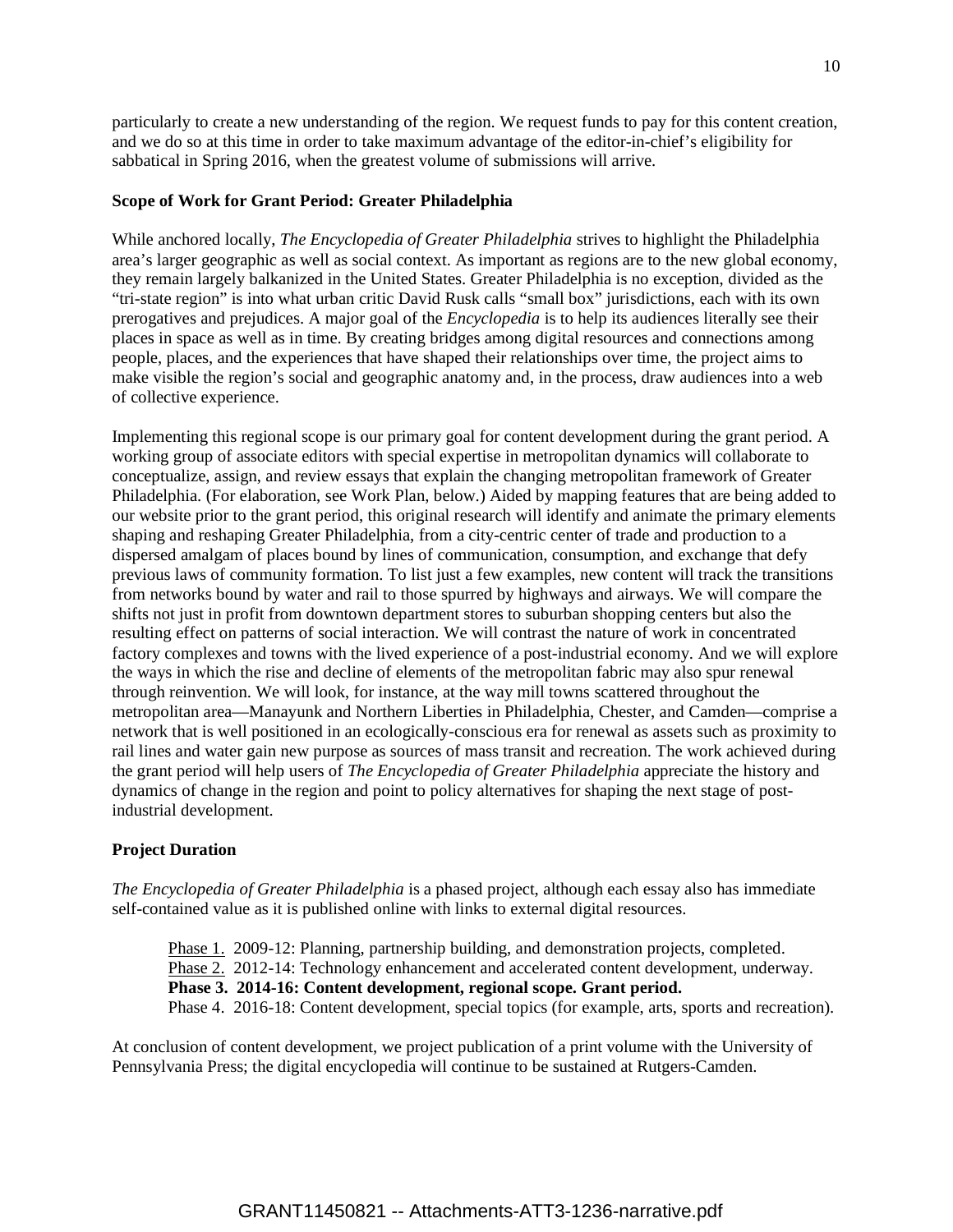#### **3. Methodology and Standards**

*The Encyclopedia of Greater Philadelphia* is a work of scholarship, written in clear, jargon-free English by knowledgeable persons working from authoritative sources and incorporating the latest, best research. Editors and advisers hold PhDs or other appropriate terminal degrees in their fields of expertise. Prospective writers must have expertise as demonstrated through publications or advanced training in historical research. The majority of authors hold the minimum of a master's degree, and we recruit widely from the region's graduate programs (which include Rutgers, Princeton, Temple, Penn, Lehigh, Penn State, Villanova, West Chester, and the University of Delaware).

The project also embraces the belief that new knowledge emerges in many forms and needs to reach different audiences in different venues, through historical and cultural organizations and print and broadcast media as well as schools and universities. More than previous projects of its kind, *The Encyclopedia of Greater Philadelphia* points to the multiple ways in which new knowledge is generated and where it may be appreciated, in museums, documentaries and Web-based platforms, historical societies, and commemorative or other sites, above or below ground (an archaeologist is among the members of the project's editorial board).

## **Organizing Concepts**

Guided by public input gained from its initial planning workshops in April 2009 and the Greater Philadelphia Roundtable programs in 2010-12, *The Encyclopedia of Greater Philadelphia* strives to communicate Philadelphia's distinctive identity; trace the city's impact and connections within the region, the nation, and the world; and explain changes and continuities. Throughout, the project is attentive to diversities of race, ethnicity, religion, gender, sexuality, generation, and class.

In keeping with the project's intention to build bridges and aggregate resources, our Table of Contents has been developed from multiple sources: our ongoing bibliographic survey, which compiles scholarship, general interest publications, and public history websites; previously published histories of Philadelphia; topics in the news; presentations and discussion at the 2009 planning workshop and the 2010-12 Roundtable programs; and public nominations received on the *Encyclopedia* website. We also have been influenced by the choices made by editors of other urban encyclopedias, especially the successful *Encyclopedia of Chicago,* and we also have included topics addressed in urban studies texts*.* In 2012, the Table of Contents was intensively reviewed and improved by scholars and other subject experts.

All encyclopedia projects face the problem that the editors of *The Encyclopedia of Chicago* have called "lumping and splitting"—that is, when to generalize into broad topics (such as immigration) and when to subdivide into specifics (such as individual nationality groups). *The Encyclopedia of Greater Philadelphia* approaches this challenge through the project's goal of illuminating the ways that the region's many disparate elements may be bridged so that they comprise a larger whole. We view the project in terms of "patterns" and "particulars" and have devised a hierarchy of essay types and lengths to communicate and connect these for to users. The most substantial essays in the *Encyclopedia* focus on the patterns, but these connect to particulars (such as individual organizations or landmarks) through explicit references and links within the essays, through graphic elements such as lists, maps, and charts, and through search capability within the site and externally through Search Engine Optimization.

As a digital-first project, we have the opportunity to move beyond fixed categories to create a more dynamic and enlightening user experience. While still providing traditional print encyclopedia practices of A-to-Z organization and cross-referencing, we have conceived of the digital *Encyclopedia of Greater Philadelphia* in terms of layers that serve to build new knowledge and enable aggregation. Foundation layers (listed below) provide gateways of information and analysis about major themes; periods of time;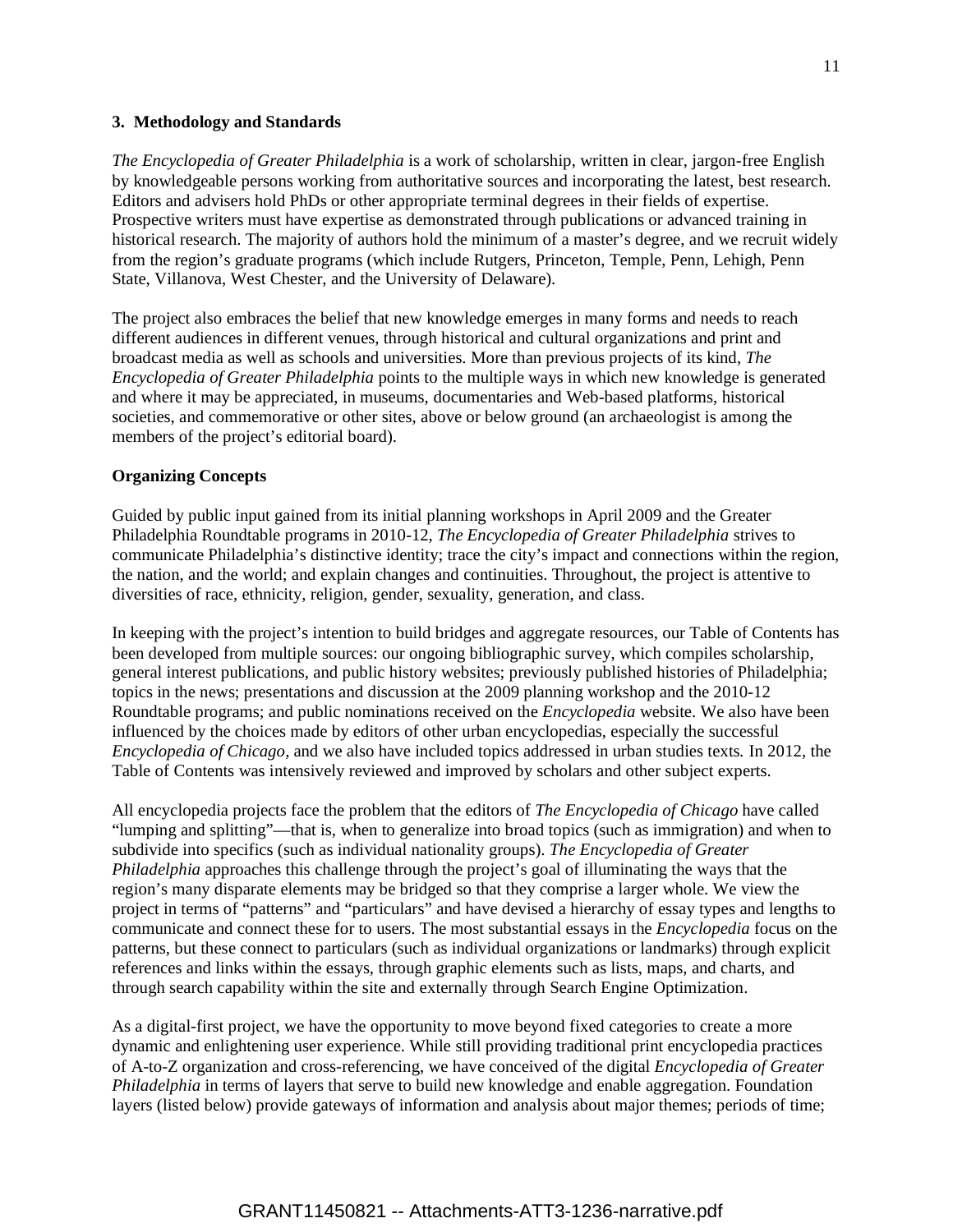places; and populations. As each new subtopic essay is published, it is categorized in connection with any number of these foundations—one or more themes, one or more time periods, and so on. Essay by essay, this builds into layers of content that constitute investigations into important questions: How do regions form and change, in this case with Philadelphia at the center? What characteristics lie at the heart of civic identity? How does the past connect with the present? Users thus have the opportunity to build knowledge around these questions as they follow links among associated essays.

**FOUNDATION LAYERS** (essays in bold are completed or assigned for completion prior to the grant period; those not in bold are to be completed during the grant period).



## **MAJOR THEMES**

Broad thematic essays, up to 2,000 words each, with image galleries.

- **Civic identity themes, such as City of Brotherly Love, Workshop of the World, and Cradle of Liberty.**
- **Philadelphia and the Region; the Nation; the** World.

#### **TIME**

Regional narratives and analysis. Up to 4,000 words each, with maps and timelines.

- **Before Colonization**
- Colonial Era
- **EXEC** American Revolution Era
- Capital of the United States Decade
- **Nineteenth Century to 1854**
- **Nineteenth Century after 1854**
- **Twentieth Century to 1945**
- **Twentieth Century after 1945**
- **Twenty-First Century**

## **PLACE**

Essays describing and explaining geographic entities. Up to 1,500 words each, with maps.

- **Sections of Philadelphia (Center City; North; Northeast; Northwest; South; Southwest; West)**
- Counties of the Region
- South Jersey; Delaware
- Major Municipalities

## **POPULATIONS**

Essays emphasizing changing populations and their impact. Up to 2,000 words each, with maps and charts.

- **Immigration, colonial era to 1790; 1790 to midnineteenth century; late nineteenth century to 1930; after 1930 with emphasis on late twentieth century**
- **Migration, African American**
- Migration, Internal
- Population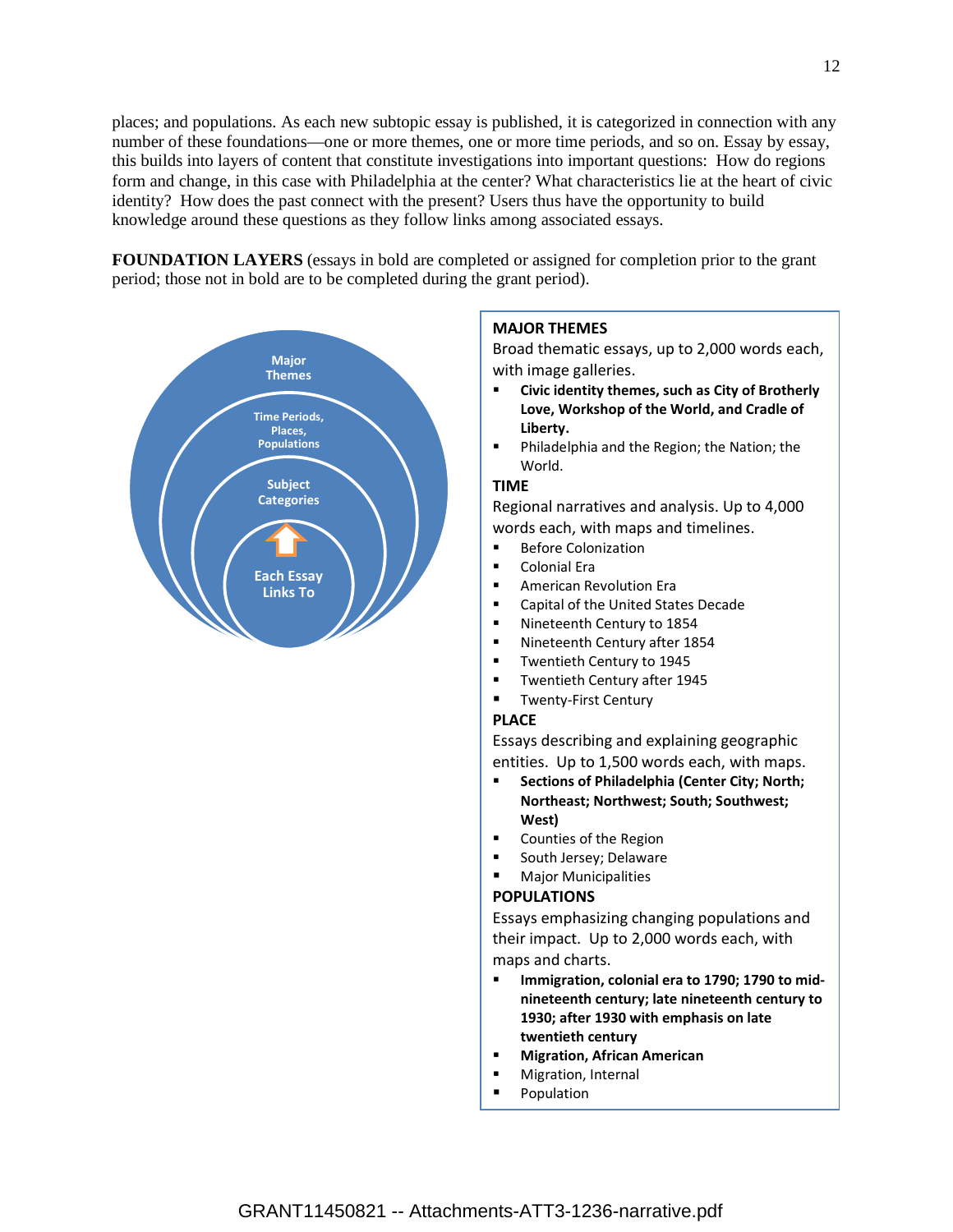By categorizing new content in connection with these foundations—for example, essays about tolerance and intolerance in connection with the "City of Brotherly Love"—we assure coherence and utility of our project at every step of its development. As users browse, they may discover unlikely connections, for example an essay about Mother Bethel A.M.E. Church in our "Cradle of Liberty" layer alongside essays about Independence Hall and the Liberty Bell. They have the opportunity to drill down from the foundational content into related subtopics. For users who reach the *Encyclopedia's* content by using search engines—which is often the case—this arrangement not only allows them to find the narrowly defined topic they seek but also places them within the larger contexts of theme, time, place, and populations. Maps, illustrations, and links entice them from particulars to larger patterns.

## **Editorial Procedures**

*The Encyclopedia of Greater Philadelphia* publishes essays online as they are completed to allow for immediate public access and review. This does not mean that the *Encyclopedia* is open to public editing, as in Wikipedia, but that users have the opportunity through moderated comments to write about their own experiences, to point out errors, or to guide us to new sources of information.

The editorial process is as follows:

- The Editor in Chief, Co-Editors, and Associate Editors identify well-qualified writers; make assignments; and communicate deadlines.
- Each author receives writer's guidelines and an assignment sheet specifying the type and topic of essay; assigning editor; word count; deadline; scope of essay; and a list of related topics that may be linked to the essay.
- Copy flow is managed by the Editor in Chief, a responsibility to be delegated to the managing editor to be funded with this application.
- All editors who assign essays are responsible for receiving their authors' submissions and editing the work to meet editorial standards. Revisions are requested as necessary.
- Essays considered acceptable by the assigning editors are submitted to peer review by two additional scholars. Revisions are requested as necessary.
- Essays are fact-checked (as questions arise in the editing process; additional fact-checking by graduate student interns funded by a MARCH donor through 2013-14 academic year; funds for fact-checking also with the current application).
- When the Editor in Chief and Co-Editors agree that an essay is accepted, it is copy-edited (currently by the Editor in Chief; to be delegated to the requested managing editor).
- The author, editors, and partner organizations cooperate to identify media links and digital collections to be featured in image galleries. Graduate students employed as research/digital publishing assistants prepare captions.
- **Permissions for publication of images are obtained.**
- Authors sign forms assigning copyright to Rutgers as the parent entity of MARCH.
- The essay and its illustrations are published on the encyclopedia's WordPress website by graduate students employed as research/digital publishing assistants or by the Editor in Chief (a duty to be shared by the managing editor requested under the current grant).
	- o Metadata is added: Title, Author, Date of Publication, Permanent URL; Copyright; Illustration Credits and Captions; Geocoding (beginning with site upgrade scheduled prior to the grant period). Metadata schema to be reviewed prior to grant period by staff of Rutgers University Libraries RUcore.
	- o Search Engine Optimization is added: Title, Short Description, Keywords.
	- o The essay is categorized by theme, time period, and subject.
	- o Links are created to associated foundation essays and to other internal and external sources deemed appropriate by the editors.
	- o The resulting page is reviewed by the author prior to publication.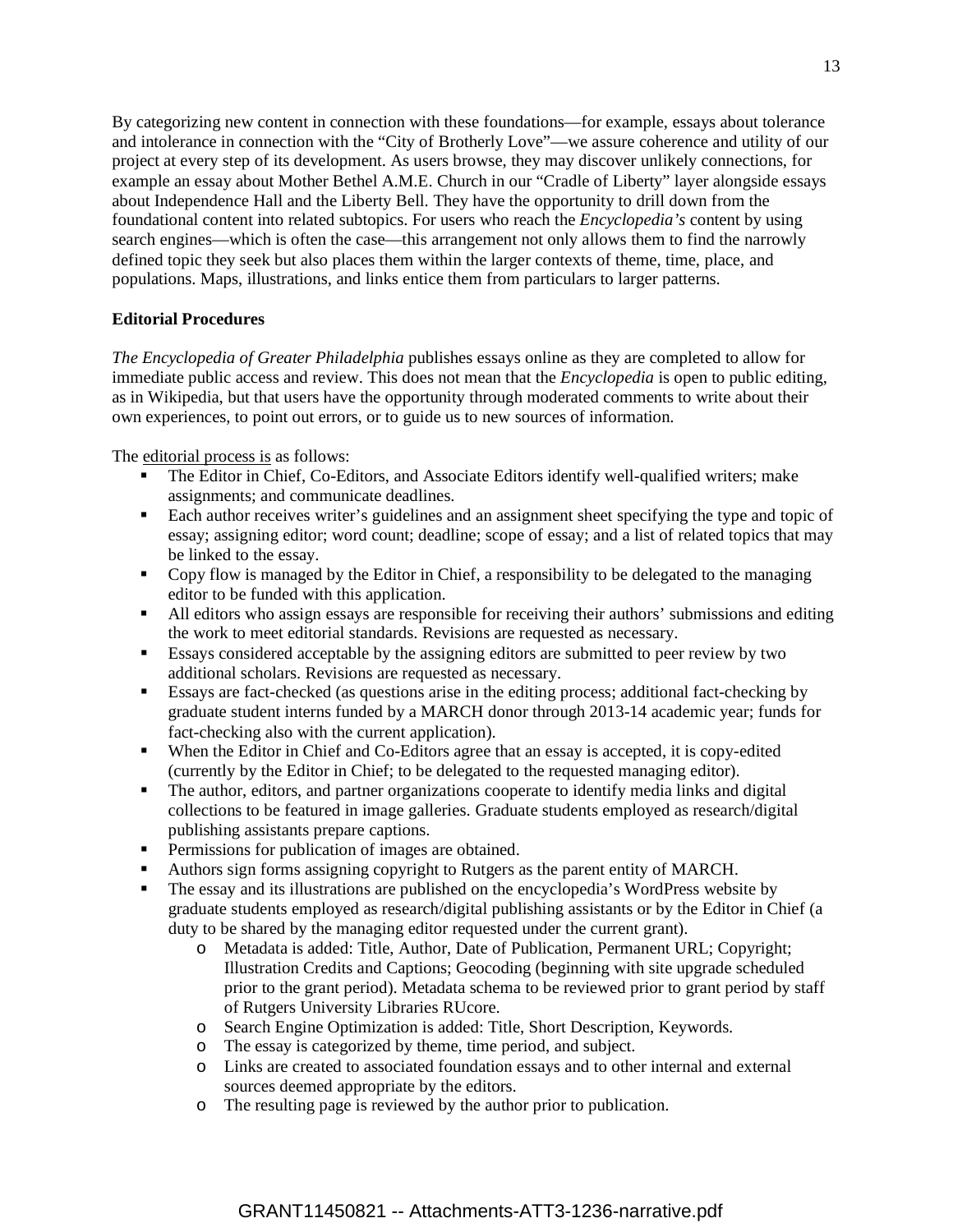- To assure preservation and to enable future print publications, the text of each essay is archived as a Word document in hard copy and on a Rutgers-hosted Sakai project management site. Beginning in 2013, essays also will be archived as PDF/A documents for preservation and access through Rutgers University Libraries RUcore (Rutgers University Community Depository). Original visual materials and artifacts remain the collections and care of their home institutions.
- Each new essay is publicized via list-servs, Facebook, and Twitter. The public is invited to review and comment. Comments moderated by editors and monitored by authors.

To provide ongoing updates to essays, the project has developed a relationship with WHYY, the region's leading public media service. In 2013, this will lead to news headlines appearing alongside related *Encyclopedia* content; for example, news of a change in school superintendents will be added to an essay on the Philadelphia School District. Additional updating, such as maintaining hyperlinks, will be performed on an ongoing basis by graduate student assistants working for MARCH and as needed by additional student assistants, including law students, through Federal Work Study.

# **Technology**

*The Encyclopedia of Greater Philadelphia* is constructed using WordPress (www.wordpress.org), an open-source software script that is easily and economically customized to meet the needs of online publishing. Founded in 2003 as software for blogs, WordPress has developed steadily and reliably into a powerful Content Management System used by such large and complex publishers as CNN and the *New York Times* (history: http://codex.wordpress.org/History)*.* It is the software used by the Internet Encyclopedia of Philosophy [\(http://www.iep.utm.edu/\)](http://www.iep.utm.edu/) and numerous colleges and universities. Rutgers-Camden Campus Computing maintains WordPress installations, applies system upgrades, and provides staff support to faculty members and academic units using WordPress.

With a user community of millions of sites and developers around the world, WordPress constantly expands and upgrades its capabilities. This allows projects such as *The Encyclopedia of Greater Philadelphia* to benefit from cutting-edge technology without large investments in IT staff and software development. WordPress provides the functionality needed for online encyclopedias, as advocated by the Internet Digital Encyclopedia Alliance. [1](#page-14-0) These functions include:

- Interoperability using XML-RPC [\(http://xmlrpc.scripting.com/\)](http://xmlrpc.scripting.com/), which combines XML text encoding with HTTP transport to enable communication among differing operating systems and environments.
- Data storage using the open-source database MySQL [\(http://www.mysql.com/\)](http://www.mysql.com/)
- Fields for metadata.
- Search Engine Optimization (SEO).

These functions, along with the PHP script language employed by WordPress, are fully supported at Rutgers-Camden. Campus Computing oversees the security of the *Encyclopedia* website on a dedicated server purchased by the university for the project in 2012. For connectivity, the campus has a high speed redundant fiber ring providing high speed access and availability to Web content.

Using WordPress, *The Encyclopedia of Greater Philadelphia* has evolved steadily during its initial phases of planning, demonstration, and content acceleration. When first launched (2009), the site [\(http://philadelphiaencyclopedia.org\)](http://philadelphiaencyclopedia.org/) presented news about the project, a limited number of sample essays, and a blog page allowing users to post nominations for topics. In 2010, we contracted with the

<span id="page-14-0"></span><sup>&</sup>lt;sup>1</sup> Internet Digital Encyclopedia Alliance, *Toward a Community of Practice: Initial Findings on Best Practices for Digital Encyclopedias* (White Paper, 2011).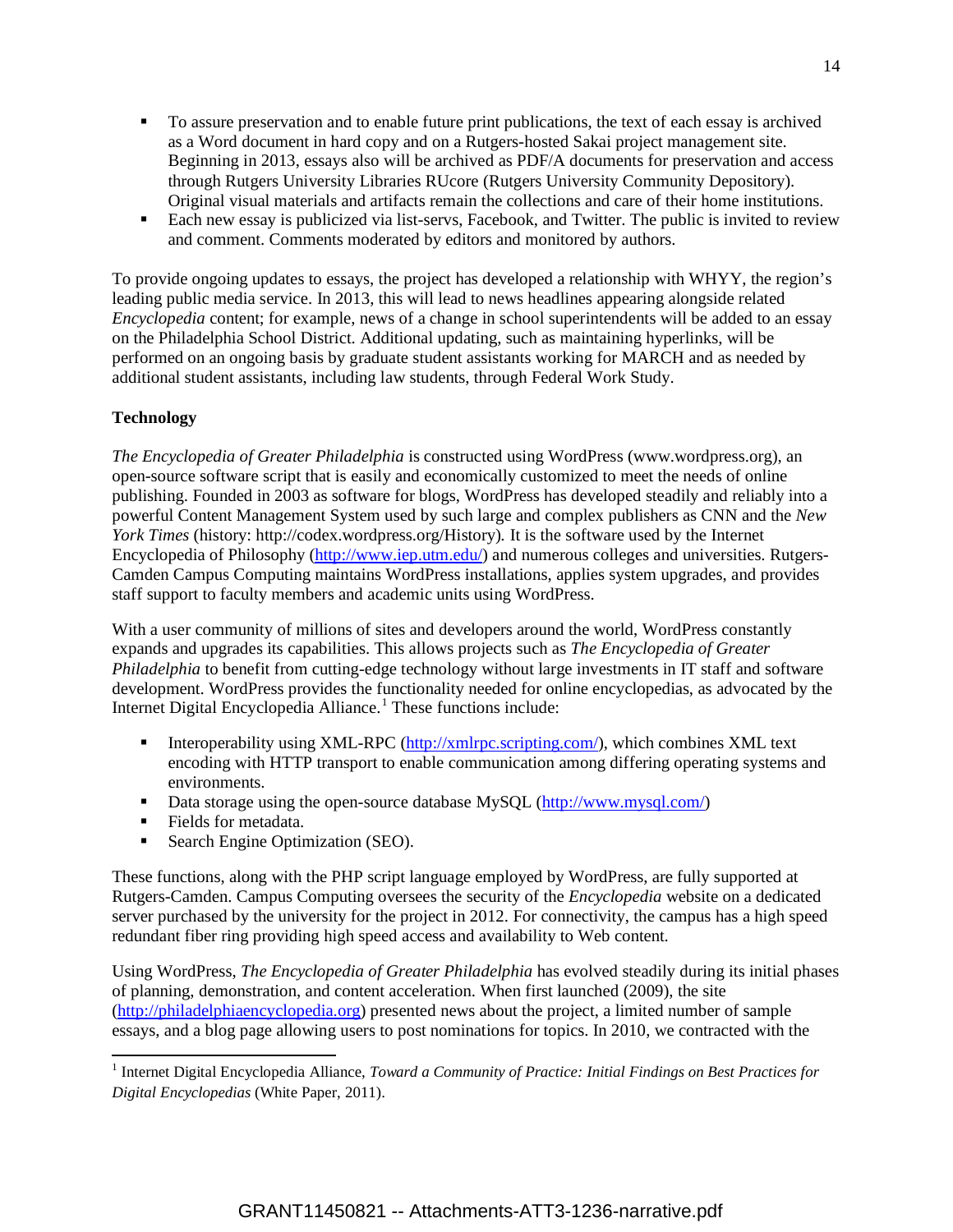software firm Azavea (then Avencia) to create a more pleasing design. Thereafter, a skilled graphic designer and programmer from the Azavea staff worked for us on a free-lance basis to add the features necessary for a functioning reference tool. The project is taking another step forward in 2013 by implementing mapping components to allow users to link to content by location and to visualize change; timelines; enhanced designs for theme pages; new display features for material culture; and custom fields to display headlines about current events with associated *Encyclopedia* essays.

To assure that WordPress is sufficient to carry out our vision for the future, in 2012 we consulted with staff of the Roy Rosenzweig Center for History and New Media (CHNM) at George Mason University. As a center devoted to developing digital tools for history research, education, and communication, CHNM is especially well-qualified to assist projects such as ours. The Managing Director at that time, Tom Scheinfeldt, met with us and confirmed that WordPress—also being used for the Connecticut project [\(http://connecticuthistory.org\)](http://connecticuthistory.org/), which he served as an adviser—will allow us to realize our plans for the future digital platform. Subsequently, with funding from the William Penn Foundation we contracted with CHNM to implement and advise us on our next phase of technology development. The result will be an enhanced digital platform completed prior to the grant period. Once built, the site will be maintained by Campus Computing and continually updated by graduate students employed by MARCH.

Our need for outside consulting will be reduced by the 2013 opening of the Rutgers-Camden Center for Digital Studies, which will provide support and services similar to CHNM. We also anticipate that large-scale projects such as the Digital Public Library of America (DPLA) [\(http://dp.la/\)](http://dp.la/) will enhance the future capabilities of the *Encyclopedia* and similar projects to interact with digital content from multiple sources.

For documentation of technology development and support, see **Appendix L.**

## **4. Sustainability**

Since 2010 *The Encyclopedia of Greater Philadelphia* has been sustained at Rutgers University by the Mid-Atlantic Regional Center for the Humanities (MARCH) at Rutgers-Camden, and it will continue to be sustained by MARCH as a priority demonstration project for research, civic engagement, and digital humanities. As an endowed center, MARCH has stability of staff, facilities, and income, and builds capacity additionally through grants and project partnerships. A multi-layered strategy for sustainability will assure that *The Encyclopedia of Greater Philadelphia* will have lasting public benefit.

## **Work Product Sustainability**

As noted, the digital *Encyclopedia of Greater Philadelphia* is hosted on its own secure server managed by Camden Computing Services, a division of the Rutgers Office of Information Technology (OIT), which provides system administration, technical advice, and support for WordPress, the Content Management System used by the *Encyclopedia*. Camden Computing Services assures round-the-clock security and the application of software upgrades, and MARCH employs and will continue to employ graduate students to monitor and update the site. Beginning in Fall 2013, we are gaining important support for these efforts with the opening of the Rutgers-Camden Digital Studies Center, which will provide services and expertise comparable to our current contract arrangement with the Center for History and New Media at George Mason University.

It should be emphasized that the long-term value of the content we will produce with the requested grant does not depend solely on a website. While we are committing to sustaining the *Encyclopedia* digital platform into the future, we also will produce a print volume when our currently outlined Table of Contents has been completed. Moreover, in 2013 we are instituting digital archiving that will provide a backup of perpetual preservation and access through Rutgers University Libraries (at no charge to the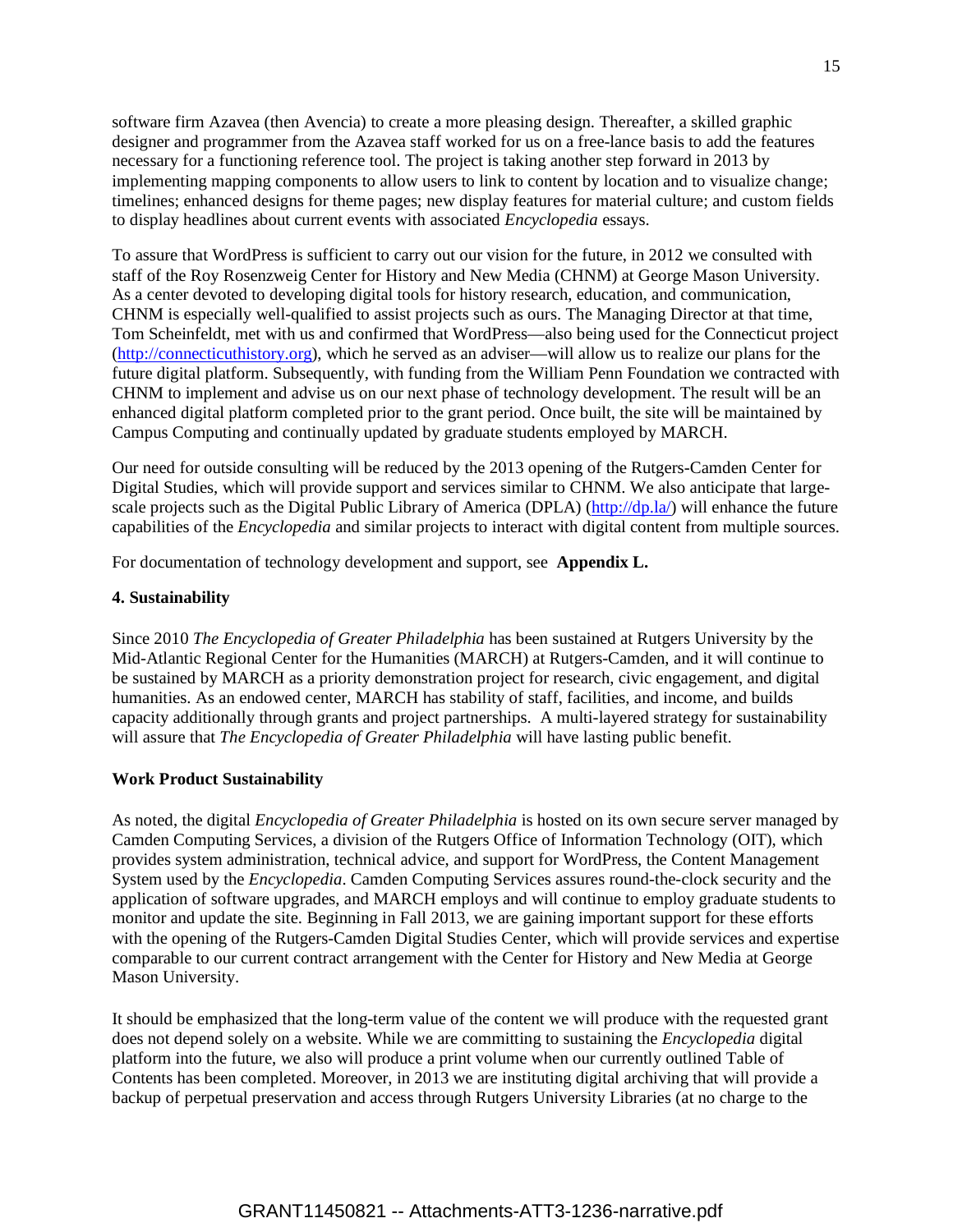project). The *Encyclopedia*'s content will be archived and preserved in the form of PDF/A documents in the Rutgers University Community Depository (RUCore, [http://rucore.libraries.rutgers.edu/\)](http://rucore.libraries.rutgers.edu/), managed by Rutgers Libraries. All material in RUCore is freely accessible to the public through the libraries' online catalog. If for any reason the *Encyclopedia*'s WordPress website is not sustained, the project's contents will remain accessible through Rutgers Libraries, which also has the capacity to construct a portal for the *Encyclopedia* within RUcore and migrate the content to new formats as may be necessary in the future.

## **Institutional Sustainability**

The *Encyclopedia* does not rely on the resources of MARCH alone, but benefits from the strengths of the Rutgers system. Our capacity includes the Rutgers-Camden Digital Studies Center, opening in 2013; Camden Computing Services, a division of the Rutgers Office of Information Technology (OIT); Rutgers University Libraries, which advises on matters such as copyright and metadata standards; Rutgers Office of Senior Vice President and General Counsel, which provides legal services; Rutgers-Camden Office of Sponsored Research, which provides assistance with grant applications; Rutgers-Camden Office of Financial Services, which provides accounting services for grant projects; the Rutgers-Camden Communications Office, which provides publicity; and academic programs in history and digital media.

As an endowed center for more than a decade, MARCH has established a track record of success, most recently with its bid to become the host institution for a co-editor for *The Public Historian,* journal of the National Council on Public History. MARCH has been a leader in projects that have served as catalysts for collaboration and change. These have included community-based interpretative planning for the abandoned historic buildings of Bethlehem Steel in Bethlehem, Pennsylvania; advocacy for the interpretation of the history of slavery at the site of the President's House in Philadelphia; programs to highlight the history and legacy of Walt Whitman in Camden; and logistical support for *Invincible Cities* [\(http://invinciblecities.camden.rutgers.edu/intro.html\)](http://invinciblecities.camden.rutgers.edu/intro.html), a GIS-based record of urban change focused on Camden, Harlem, and Richmond, Calif., which is sustained on Rutgers servers. (The project's coprincipal investigator, Camilo Jose Vergara, is a 2013 recipient of the National Humanities Medal.) Under its founding director, Howard Gillette, who continues as a co-editor of the *Encyclopedia*, MARCH was awarded and successfully administered project grants from the Ford Foundation, the Andrew Mellon Foundation, the New Jersey Council for the Humanities, and the 1776 Foundation, as well as the National Endowment for the Humanities. The director since 2010, Charlene Mires, has positioned MARCH as the leader of an informal collaborative among public history faculty and graduate students in the Philadelphia area, placing MARCH and the *Encyclopedia* at the center of a network of scholars and public history practitioners.

Rutgers-Camden funds two full-time positions at MARCH, the Director and a Public Historian in Residence (who will serve as co-editor of *The Public Historian* starting September 1, 2013). The Director is granted one course release annually, resulting in teaching responsibility for three courses per academic year. The university provides office space and equipment, clerical support, and the appointment of a faculty Associate Director. MARCH draws approximately \$20,000 per year from endowment for projects and publications (at the discretion of the director) and receives supplemental funding each year at the discretion of the Dean of the Faculty of Arts and Sciences. In recent years, this supplement has been sufficient to employ a graduate student as part-time digital media assistant for the center's website [\(http://march.rutgers.edu\)](http://march.rutgers.edu/), Facebook page, Twitter account, and electronic newsletter. Additional staff support is available through Federal Work Study, which makes available highly capable students enrolled in the Rutgers-Camden School of Law in addition to other graduate and undergraduate students. MARCH adds to its capacity through partnership initiatives in the Philadelphia region. For example, the Historical Society of Pennsylvania provided publicity, program assistance, and financial management for the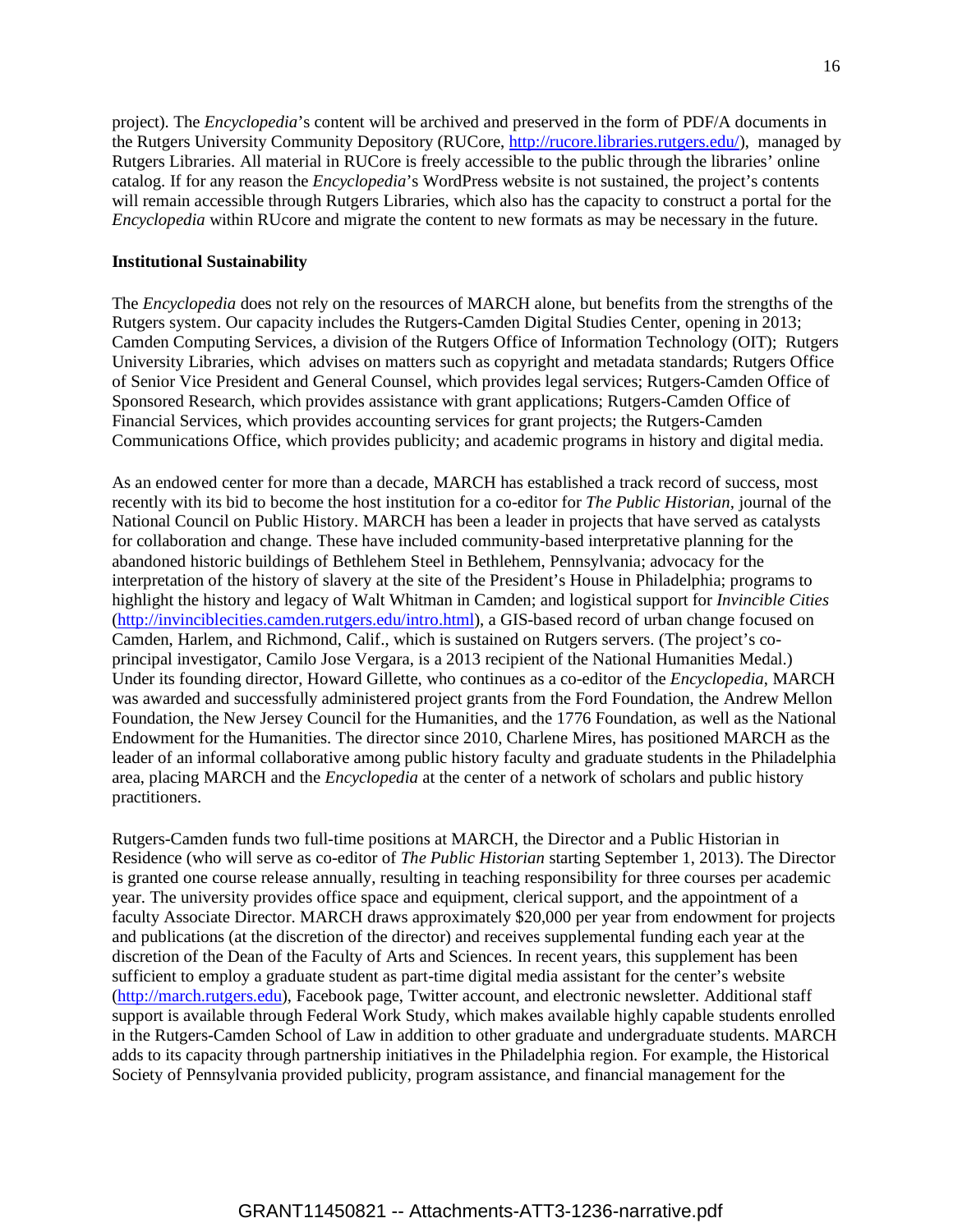*Encyclopedia's* Greater Philadelphia Roundtable programs and leadership for the *Encyclopedia* Education Consortium.

## **Financial Sustainability**

*The Encyclopedia of Greater Philadelphia* is a model of economical digital publishing, combining open source technology, volunteerism, organizational partnerships, and campus resources with strategic investments as they are necessary to customize and enrich the project. The funds we seek with this application are one such investment, necessary to build the volume and depth of our content to achieve regional scope. We are of course cognizant that additional investments will be needed to complete our currently projected Table of Contents and to achieve long-term sustainability for the digital platform. Importantly for the project's continuation beyond the grant period, MARCH and the *Encyclopedia* project benefit from the fundraising capability of Rutgers' central support services, specifically the Rutgers University Foundation, a separately incorporated 501c3 tax-exempt organization. Established in 1973, Rutgers University Foundation was set up for the sole purpose of securing and administering private gifts for the benefit of Rutgers, The State University of New Jersey, of which MARCH is a part. Through the Foundation, MARCH has access to important Rutgers external fundraising resources, including:

- **Connections to 400,000 living Rutgers alumni, 40,000 of them associated with Rutgers-Camden.**
- The Foundation's central Corporate and Foundation Relations fundraising team, funding research services, central Annual Fund program, and targeted mail, email, and telephone campaigns.
- The Rutgers-Camden's campus development team, with five frontline fundraisers who maintain relationships with alumni and major donors and match their philanthropic interests to campus priorities, including MARCH.
- Rutgers' comprehensive capital campaign, *Our Rutgers, Our Future,* which supports priorities that span the full breadth of the university's operations, its three campuses, and all its schools, libraries, and institutions. With a goal of \$1 billion, (and nearly \$800 million raised to date), this is the largest campaign in the university's history.

Rutgers University Foundation fundraisers adhere to best practices in higher education fundraising and prospect management. The organization and professional staff are members of CASE, the Council for Advancement and Support of Education, which is the field's primary resource for knowledge, standards, and training in alumni relations, fundraising, marketing, communications, and related activities. The Foundation employs strategic prospect management methodology, which holds its front line fundraisers accountable to agreed-upon metrics, goals and benchmarks, contact reporting, and written strategies to create a university-wide culture of philanthropy. Sophisticated technology – relational databases and reporting – are used to coordinate all activities associated with prospects, from data entry to reporting and analysis. Rutgers uses a customized program called Advance/AWA developed by SunGard, one of the world's leading software and technology companies.

For the *Encyclopedia's* needs, the Rutgers University Foundation has identified future funding prospects and is initiating outreach similar to its successful effort on behalf of *The Encyclopedia of New Jersey* (Rutgers University Press, 2004). For *The Encyclopedia of Greater Philadelphia*, in 2012 the Foundation received \$81,000 from the William Penn Foundation to support enhancement of the project's website, development of media partnerships, and student assistants for digital publishing. Prospect research and active fundraising for \$350,000 for the next phase of the project beyond the proposed grant period has begun and will be ongoing during the next two years.

For documentation of campus and university capacity and support, including funding prospect research, see **Appendix M.**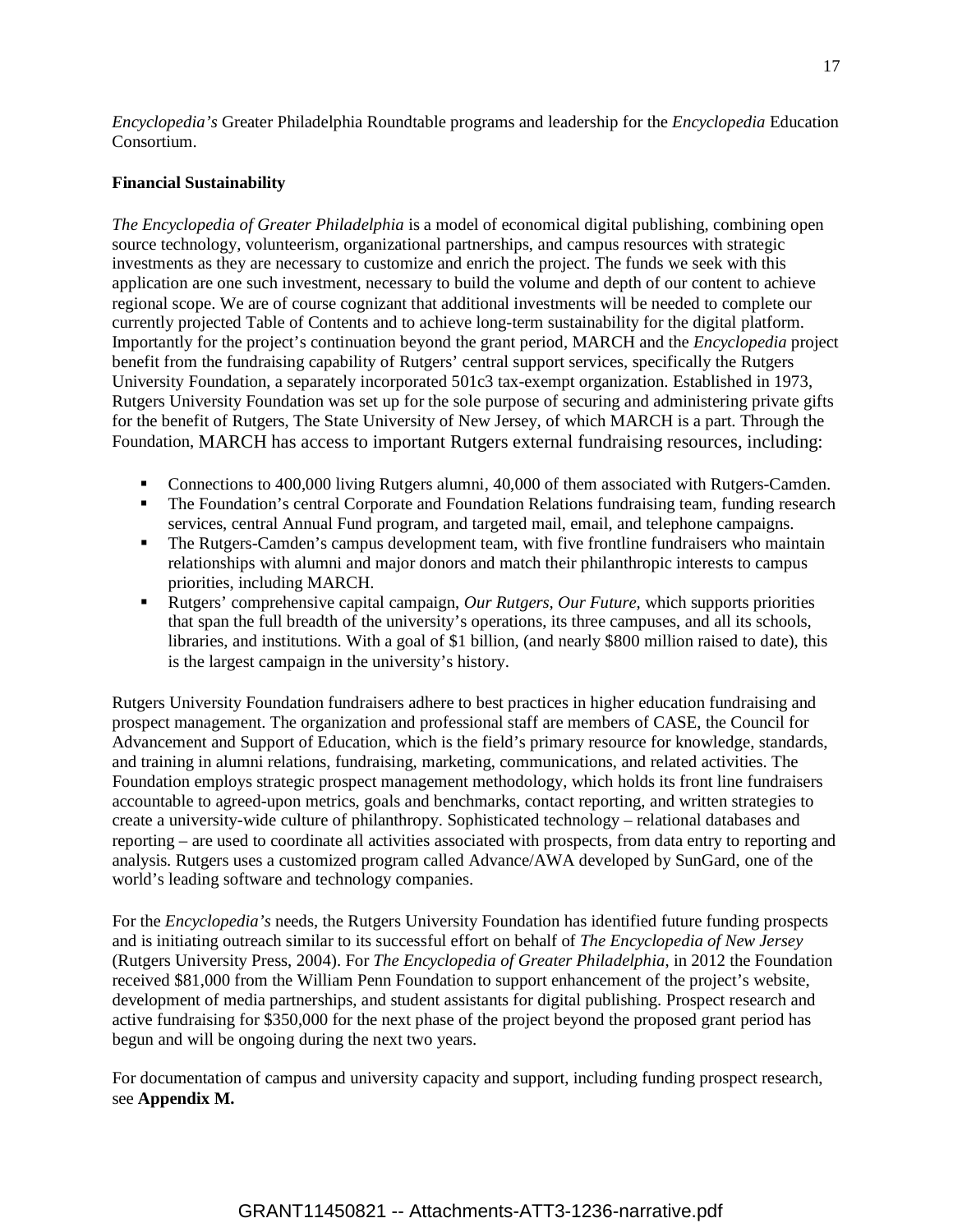#### **5. Dissemination**

*The Encyclopedia of Greater Philadelphia* exists foremost as a digital resource freely available to the public, hosted and maintained at Rutgers-Camden. In addition, the project builds public interest and return benefits to the region by disseminating content in a variety of alternative ways. As established during the initial planning and demonstration phase, these will include co-distribution of content with other publications such as *Legacies,* the magazine of the Historical Society of Pennsylvania; cooperation with the Association of Philadelphia Tour Guides for enhancing and creating walking tours; materials and workshops for teachers; public programs; and links to essays distributed by list-serv, Facebook, and Twitter. For the regional content initiative supported by this application, we will hold additional Greater Philadelphia Roundtable public discussion programs, and we will partner with the National Archives in Philadelphia to offer education programs (assisted by an intern to be supported by the grant). We also will continue to share the experiences and findings of our project with professional conferences and communities, including the American Association for State and Local History (AASLH), the Urban History Association, the National Council for Public History, and the Organization of American Historians, and through MARCH publications.

The prospective single-volume encyclopedia, to be published by the University of Pennsylvania Press, will be curated from the digital project upon completion of the currently outlined Table of Contents. The volume will adhere to specifications developed by the Press: 1,200 pages inclusive, 8 x10 inches, 3 columns, 1.2 million words. It will contain a projected 500 images, 47 full-page black and white maps, 2 16-page color inserts, and an additional 32-page color insert. This volume, and potentially other books, will help to assure sustainable value for the project by securing its results in a stable, long-lasting format for use by scholars, educators, students, and the general public.

#### **6. Work Plan**

#### **Prior to Grant Period**

In preparation for the development of regional content, to be supported by the requested funding, in Fall 2013 we will convene an initial meeting of a Greater Philadelphia Working Group of associate editors with special expertise in metropolitan dynamics. MARCH will sponsor a workshop of this group to review and take the first steps in the Greater Philadelphia Content Development Plan included with this application **(see Appendix N).** Benchmark: Identify topics and prospective authors for Phase I assignments.

The Greater Philadelphia Working Group will continue in an advisory and review role throughout the grant period.

## **Grant Period** (July 1, 2014 through June 30, 2016)

With the support of Rutgers Human Resources staff, we will conduct a search and hire a well-qualified Managing Editor. Benchmark: Managing Editor hired to begin work, July 1, 2014.

Schedule and benchmarks for Greater Philadelphia content development (elaboration, **Appendix N**):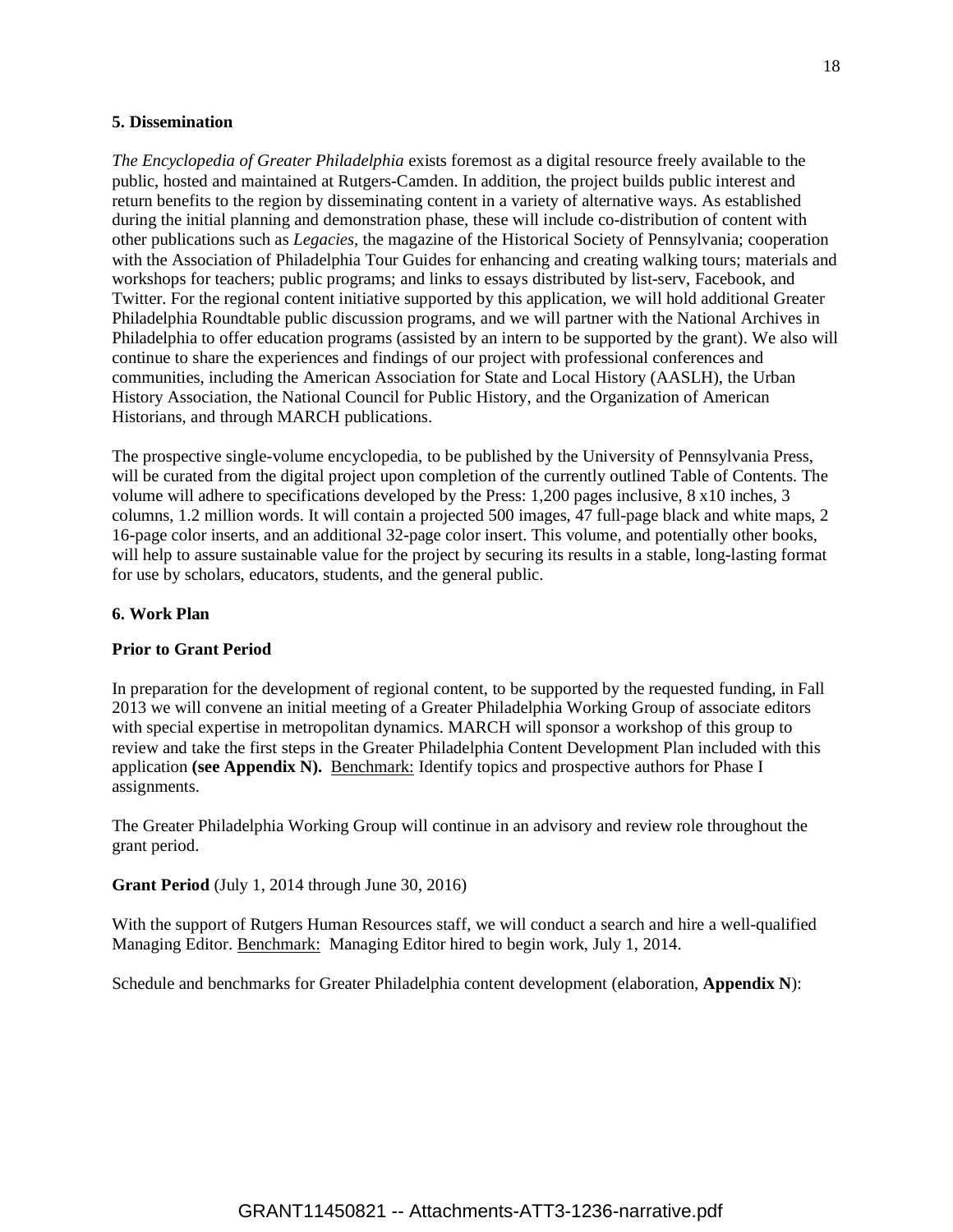| <b>Phase I assignments</b><br><b>Research and Writing: Summer Phase II assignments</b><br>2014; Editing and Fact-<br>Checking: Fall 2014.<br>Based on the recommendations<br>of the Greater Philadelphia<br>Working Group, the first<br>assignments will be primarily<br>short to medium subtopics<br>(summary essays), which will<br>serve as a research base for<br>development of more complex<br>integrative and interpretive | Research, Writing, and<br><b>Cartography: Spring-Summer</b><br>2015.<br><b>Editing and Fact-Checking:</b><br>Summer-Fall 2015.<br>Based on Phase I research, the<br>next phase of assignments will<br>be more complex integrative<br>and interpretive essays as well<br>as maps to integrate and | <b>Phase III assignments</b><br>Research, Writing, and<br><b>Cartography: Fall 2015-Spring</b><br>2016.<br><b>Editing and Fact-Checking:</b><br>Spring-Summer 2016.<br>Building upon the work of Phases<br>I and II, the final phase will be                                                                        |
|-----------------------------------------------------------------------------------------------------------------------------------------------------------------------------------------------------------------------------------------------------------------------------------------------------------------------------------------------------------------------------------------------------------------------------------|--------------------------------------------------------------------------------------------------------------------------------------------------------------------------------------------------------------------------------------------------------------------------------------------------|---------------------------------------------------------------------------------------------------------------------------------------------------------------------------------------------------------------------------------------------------------------------------------------------------------------------|
| essays.                                                                                                                                                                                                                                                                                                                                                                                                                           | interpret emerging findings.                                                                                                                                                                                                                                                                     | devoted to interpretive essays<br>that build upon the rest. These<br>include the major thematic essay<br>on "Philadelphia and the Region";<br>the thematic essay "Best Poor<br>Man's Country," dealing with<br>issues of wealth, poverty, and<br>social mobility; and nine regional<br>time period analysis essays. |

Before and during the grant period, we will continue to issue Calls for Authors for additional subtopic (summary) essays at the rate of two calls per year, one hundred topics per call, and set deadlines that will lead to publication of submitted essays within six months to a year from the date they are assigned. While less ambitious in scope than the work described above, these essays nonetheless contribute to the regional scope of the *Encyclopedia* as all authors receive instructions to be attentive to the regional implications of their topics. Copy flow will be tracked by the Managing Editor (requested with grant funding), who will also perform copy editing, supervise fact-checking (supported by grant funding), and publish completed essays online. Benchmark: Publication of a minimum of 250 additional summary essays, in addition to at least 200 essays in the Greater Philadelphia content initiative, by the end of the grant period. **Total publication during grant period: 450 essays.** Added to 150-200 topics projected to be completed prior to the grant period, this will bring the project to nearly half of its projected Table of Contents.

## **8. Project Structure and Staff**

The project's administrative structure consists of Editors; Associate Editors; Editorial and Technical Advisers; and Civic Advisory Board, representatives of which constitute the project Steering Committee. The Editor in Chief, Co-Editors, and Consulting Editors provide the necessary range of experience and expertise to manage a project of this magnitude and assure its integrity:

# **Charlene Mires, Rutgers University-Camden, Project Director and Editor in Chief**

Charlene Mires is Director of the Mid-Atlantic Regional Center for the Humanities (MARCH) and Associate Professor of History at Rutgers-Camden. Previously, she worked as an editor for the *Philadelphia Inquirer* in Pennsylvania and New Jersey, and she was a co-winner of the Pulitzer Prize for general local reporting awarded to the staff of the *Fort Wayne (Ind.) News-Sentinel* in 1983. She is the